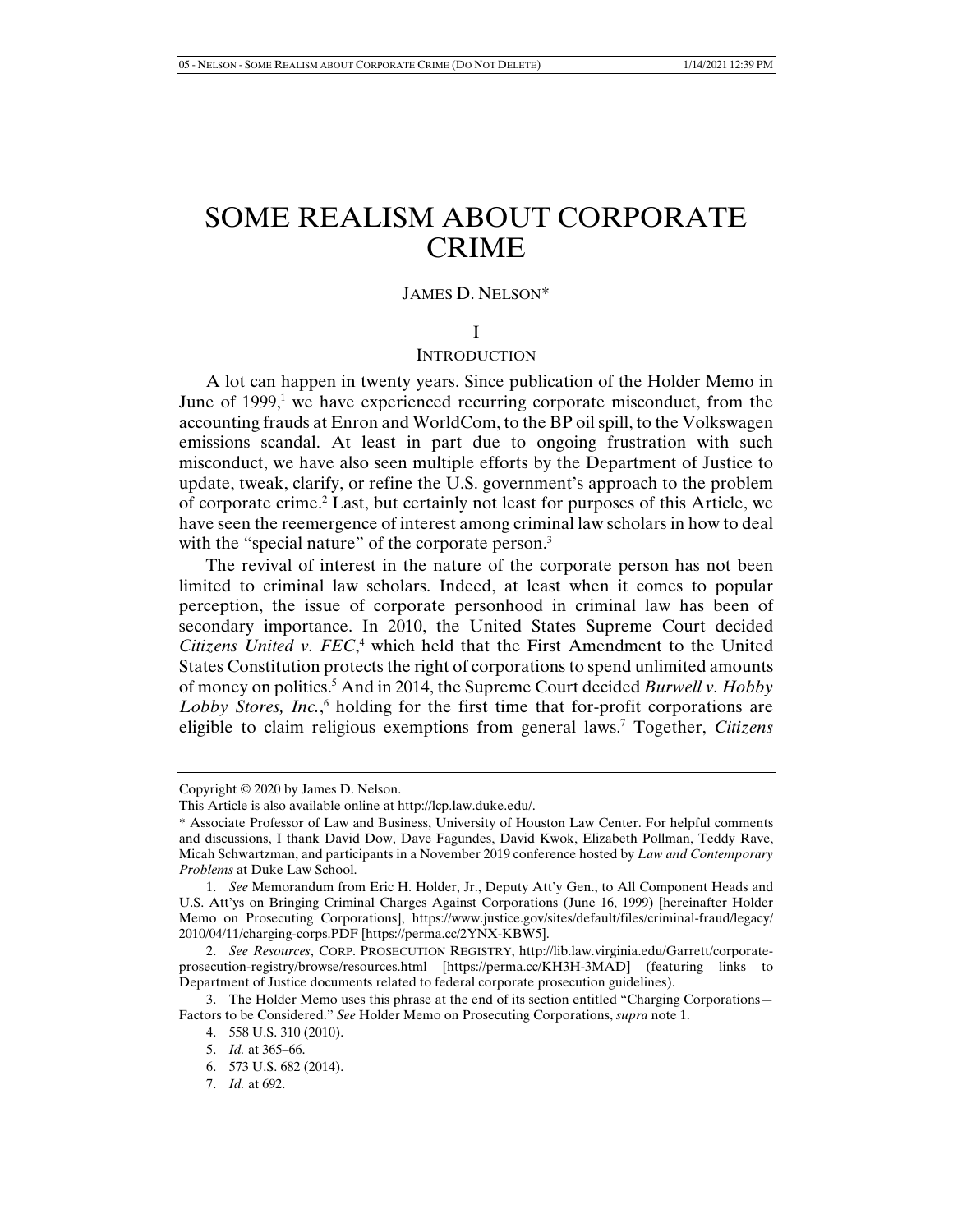*United* and *Hobby Lobby* have begotten a revival of historical debates about what rights the corporate person should enjoy.<sup>8</sup>

In these debates, there appears to be a widely shared intuition that issues of corporate personality in criminal law, on the one hand, and in constitutional law, on the other, are closely related.<sup>9</sup> Both involve questions about the moral status of corporations and how the law should treat them in light of that status. And yet the possibilities for intellectual arbitrage between the two fields have not been fully exploited. This Article seeks to take a step in that direction.

More specifically, this Article aims to distill some lessons from those who have adopted and advanced a realist approach to questions of corporate rights.<sup>10</sup> Following critiques of corporate theory in the early decades of the twentieth century, especially the powerful arguments offered by John Dewey, the realist approach to rights seeks to bracket—or at least to deflate—the intractable debates about the corporation's metaphysical status. In their place, realists about corporate rights have urged that we take a pragmatic approach that focuses on the "concrete facts and relations" that should guide the law's treatment of corporations. $^{11}$ 

In the remainder of this Article, I will try to synthesize four lessons from realists about corporate rights and suggest how they might be leveraged by scholars of corporate crime. Part II is about the needless invocation of abstract concepts in reasoning about corporate entitlements. This lesson is likely most familiar to scholars of corporate crime, but the persistence of conceptualism

 <sup>8.</sup> The literature in this area is vast. A search of Westlaw's Law Reviews & Journals database for "corporate personhood," for instance, returned 797 results since 2010. Search Results for "Corporate Personhood" since 2010, *Secondary Sources – Law Reviews & Journals*, WESTLAW,

https://1.next.westlaw.com/Search/Home.html?transitionType=Default&contextData=%28sc.Default% 29 (select "Secondary Sources" from the drop-down menu in the main search bar; type "corporate personhood" into the search bar and press enter; set date range from "01/01/2010"). An identical search in Google Scholar returned 3,640 results since 2010. Search Results for "Corporate Personhood" since 2010, GOOGLE SCHOLAR, https://scholar.google.com/ (type "corporate personhood" into the search bar and press enter; then set custom date range from 2010 to 2020).

 <sup>9.</sup> *See, e.g.*, N. Craig Smith, *Introduction: The Moral Responsibility of Firms: Renewed Interest in a Perennial Question of Business Ethics*, *in* THE MORAL RESPONSIBILITY OF FIRMS 1, 2 (Eric W. Orts & N. Craig Smith eds., 2017) ("Recent court cases in the USA, that seem to give corporations rights of religious expression and freedom of speech normally reserved for individual human beings, also heighten the importance of [corporate blame, punishment, and deterrence] questions."); Eric W. Orts, *Conclusion: The Moral Responsibility of Firms: Past, Present, and Future*, *in* THE MORAL RESPONSIBILITY OF FIRMS, *supra*, at 206, 214 (discussing "[t]he recent high-profile US Supreme Court case of *Burwell v. Hobby Lobby Stores, Inc.* (2014), which recognized a right of some family-owned firms to resist legal obligations on religious grounds").

 <sup>10.</sup> *See, e.g.*, Richard Schragger & Micah Schwartzman, *Some Realism about Corporate Rights*, *in* THE RISE OF CORPORATE RELIGIOUS LIBERTY 345 (Micah Schwartzman, Chad Flanders & Zoe Robinson eds., 2016); James D. Nelson, *Conscience, Incorporated*, 2013 MICH. ST. L. REV. 1565 (2013); Elizabeth Pollman, *Reconceiving Corporate Personhood*, 2011 UTAH. L. REV. 1629 (2011). Although the legacy of legal realism is contested, this Article focuses on realist arguments that have appeared in the corporate rights literature, especially those made by scholars following John Dewey.

 <sup>11.</sup> John Dewey, *The Historic Background of Corporate Legal Personality*, 35 YALE L.J. 655, 673 (1926).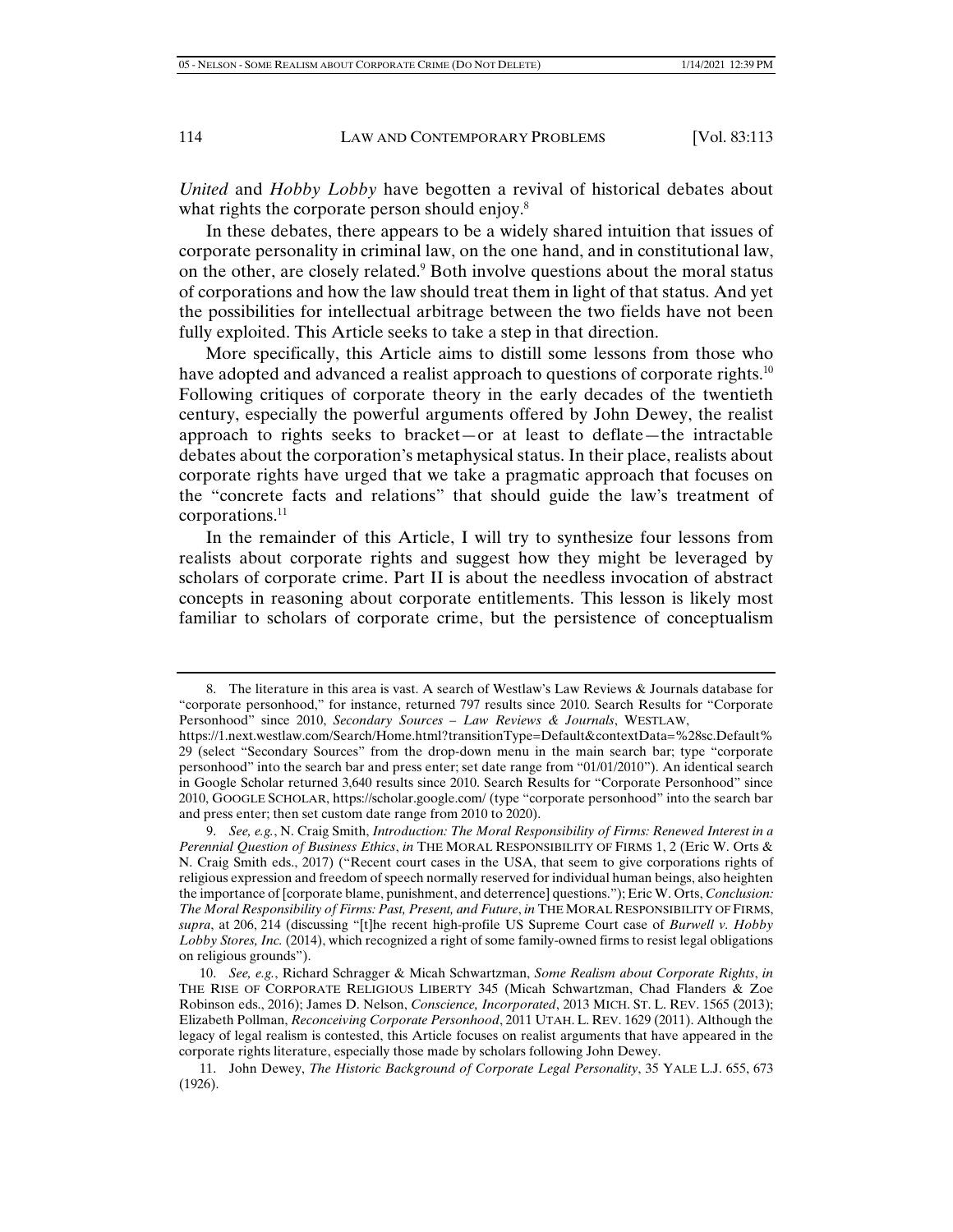about the corporate person recommends at least a brief rehearsal of the main lines of argument.

Part III addresses the related, though importantly distinct, question regarding what should replace conceptualism about corporations once the realist critique is absorbed. In other words, the realists were—and are—especially good at destruction of airy theoretical concepts, but they are not typically known for their constructive suggestions. Is there any positive program that results from the realist critique? This Part suggests that there is, at least in the sense of outlining an appropriate methodology to answer questions about corporate entitlements.

Part IV then engages the most overtly critical aspect of the realist tradition, namely, the idea that abstract concepts are not only indeterminate, but also serve as vehicles in which parties to a particular "struggle" smuggle their ideological or political priors.12 The argument in this Part focuses on the ways in which conceptualism about corporate personality has led to cooptation by powerful business interests, and how continuing to propound such conceptualism only invites further appropriation.

Finally, Part V addresses the ultimate realist question: What are we supposed to do about corporate crime? It does not attempt to provide a solution by prescribing a particular course of reform. Instead, it offers something more in the way of a modest caution against proposals that would seek to radically restructure the corporation. Considering the failures of corporate criminal law over the last twenty years, the impulse to seek such radical reforms is understandable. But, in the realist spirit, I argue that we ought to have a practical accounting of likely costs and benefits before we abandon core features of the corporate form.

## II

## REALISM ABOUT PERSONHOOD

In the corporate rights literature, *Citizens United* rekindled interest in theories of corporate personality.13 The case involved a constitutional challenge to a federal law prohibiting corporations from spending treasury money on certain kinds of political communications.<sup>14</sup> The opinion itself was largely agnostic on deep questions of corporate personhood, resting much of its weight on the argument that the First Amendment protects listeners' right to hear messages conveyed by corporations.15 This approach, moreover, aligned with the

 <sup>12.</sup> *See id.* at 665.

 <sup>13.</sup> *See, e.g.*, Reuven S. Avi-Yonah, Citizens United *and the Corporate Form*, 2010 Wis. L. Rev. 999 (2010).

 <sup>14.</sup> Citizens United v. FEC, 558 U.S. 310, 318–19 (2010) (describing the provision of the Bipartisan Campaign Reform Act that prohibited corporations and unions from using treasury funds for "electioneering communications").

 <sup>15.</sup> *See id.* at 336–66; *see also id.* at 465 n.72 (Stevens, J., dissenting) ("Nothing in this analysis turns on whether the corporation is conceptualized as a grantee of a state concession, a nexus of explicit and implicit contracts, a mediated hierarchy of stakeholders, or any other recognized model. . . . It is not necessary to agree on a precise theory of the corporation to agree that corporations differ from natural persons in fundamental ways, and that a legislature might therefore need to regulate them differently if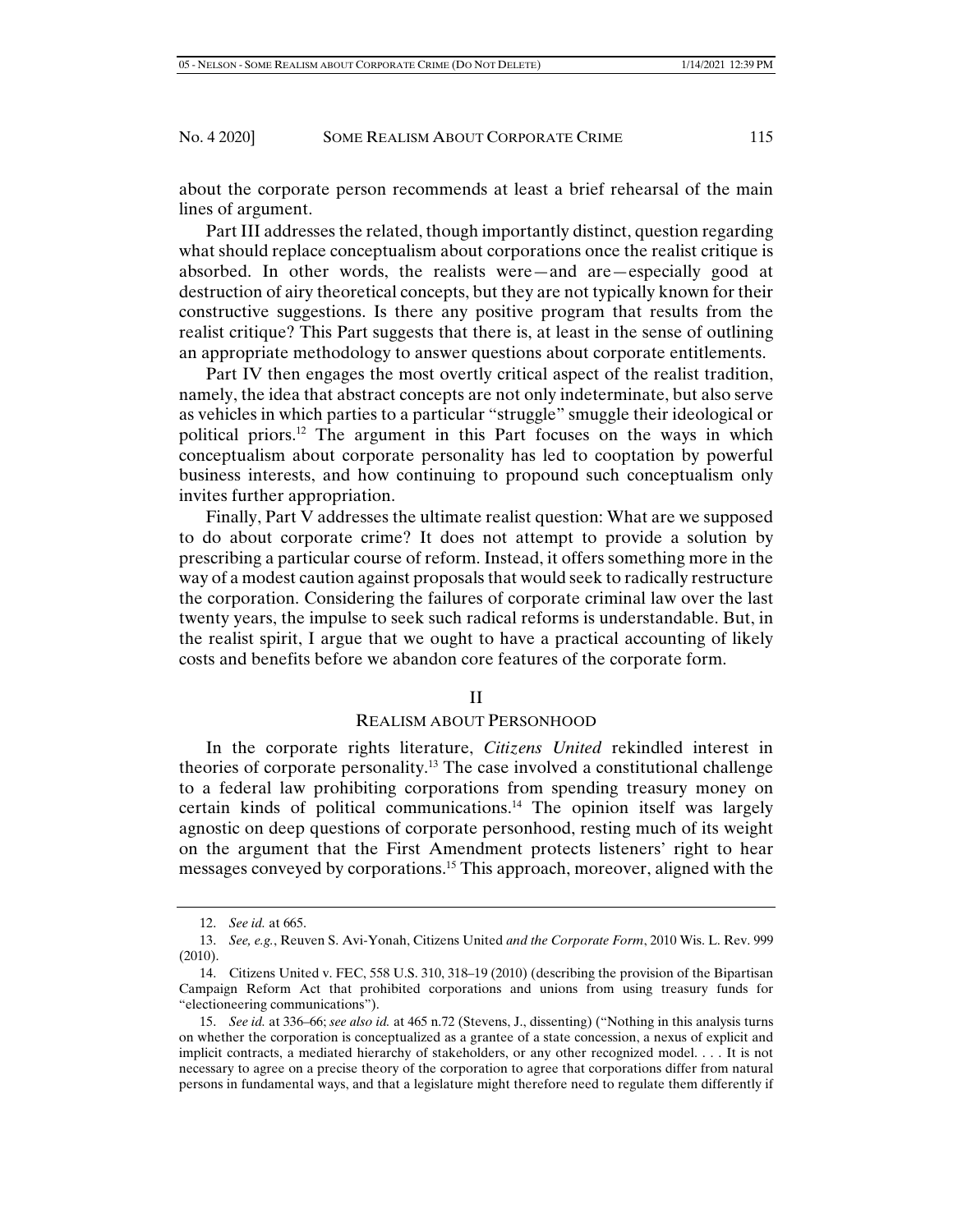Court's longstanding preference for focusing on the constitutional interests of individuals rather than on the nature of the corporation.16 Nevertheless, in scholarly as well as popular conversations, *Citizens United* functioned as an open invitation to revisit debates about corporate personality.

Those debates were once prominent in the legal and philosophical literature. They typically involved controversies about whether the corporation was a concession of state power, an aggregation of individual stockholders, or a real entity with its own independent standing in the political community.<sup>17</sup> But these debates were intractable and interminable—the discourse about corporate personality seemed as fruitless as it was "endless."18 And although it took at least a few years to sink in, the conventional historical view is that John Dewey's intervention was a "stunning eulogy" that put these debates to rest for decades to come.<sup>19</sup>

In his analysis of the ongoing debates, Dewey took pains to show that theories of corporate personality are indeterminate.20 These theories, he argued, could just as easily be invoked by one side of any controversy as by the other. This flexibility—or flippability—was due to the fact that abstract theories about the nature of corporations do not contain normative premises to evaluate corporate treatment. To be sure, Dewey was attentive to the possibility—indeed, the likelihood—that such theories could be deployed effectively by those who argued for certain policy positions. In that way, they might be thought to have some argumentative "tilt."<sup>21</sup> But on Dewey's account, the theories themselves do not have any independent normative purchase. Theories of corporate personhood, in other words, do not provide reasons for supporting one side or the other. Those reasons must come from elsewhere, and the various theories were simply conceptual vehicles in which to smuggle one's policy preferences.<sup>22</sup>

Drawing on Dewey's insights, contemporary corporate rights scholars have urged that we avoid reviving moribund questions about corporate personhood.<sup>23</sup> Those theories, as Dewey showed, are not helpful in determining how the law should treat corporations or in determining what kinds of entitlements they should have. On this view, it is best to skip—or to bracket—deep metaphysical

- 19. Mark, *supra* note 17, at 1480.
- 20. *See* Nelson, *supra* note 10, at 1572–74 (discussing Dewey's indeterminacy critique).
- 21. For an argument along these lines, see Horwitz, *supra* note 17, at 175–76.
- 22. *See* Nelson, *supra* note 10, at 1573.
- 23. *See* sources cited *supra* note 10.

it is human welfare that is the object of its concern.") (internal citations omitted); Kathleen M. Sullivan, *Two Concepts of Freedom of Speech*, 124 HARV. L. REV. 143, 155–58 (2010) (arguing that both the majority and the dissent in *Citizens United* emphasized listeners' interests).

 <sup>16.</sup> *See* Margaret M. Blair & Elizabeth Pollman, *The Derivative Nature of Corporate Constitutional Rights*, 56 WM. & MARY L. REV. 1673 (2015).

 <sup>17.</sup> *See, e.g.*, Morton J. Horwitz, *Santa Clara Revisited: The Development of Corporate Theory*, 88 W. VA. L. REV. 173 (1985); Gregory A. Mark, *The Personification of the Business Corporation in American Law*, 54 U. CHI. L. REV. 1441 (1987); David Millon, *Theories of the Corporation*, 1990 DUKE L.J. 201 (1990).

 <sup>18.</sup> *See* Max Radin, *The Endless Problem of Corporate Personality*, 32 COLUM. L. REV. 643 (1932).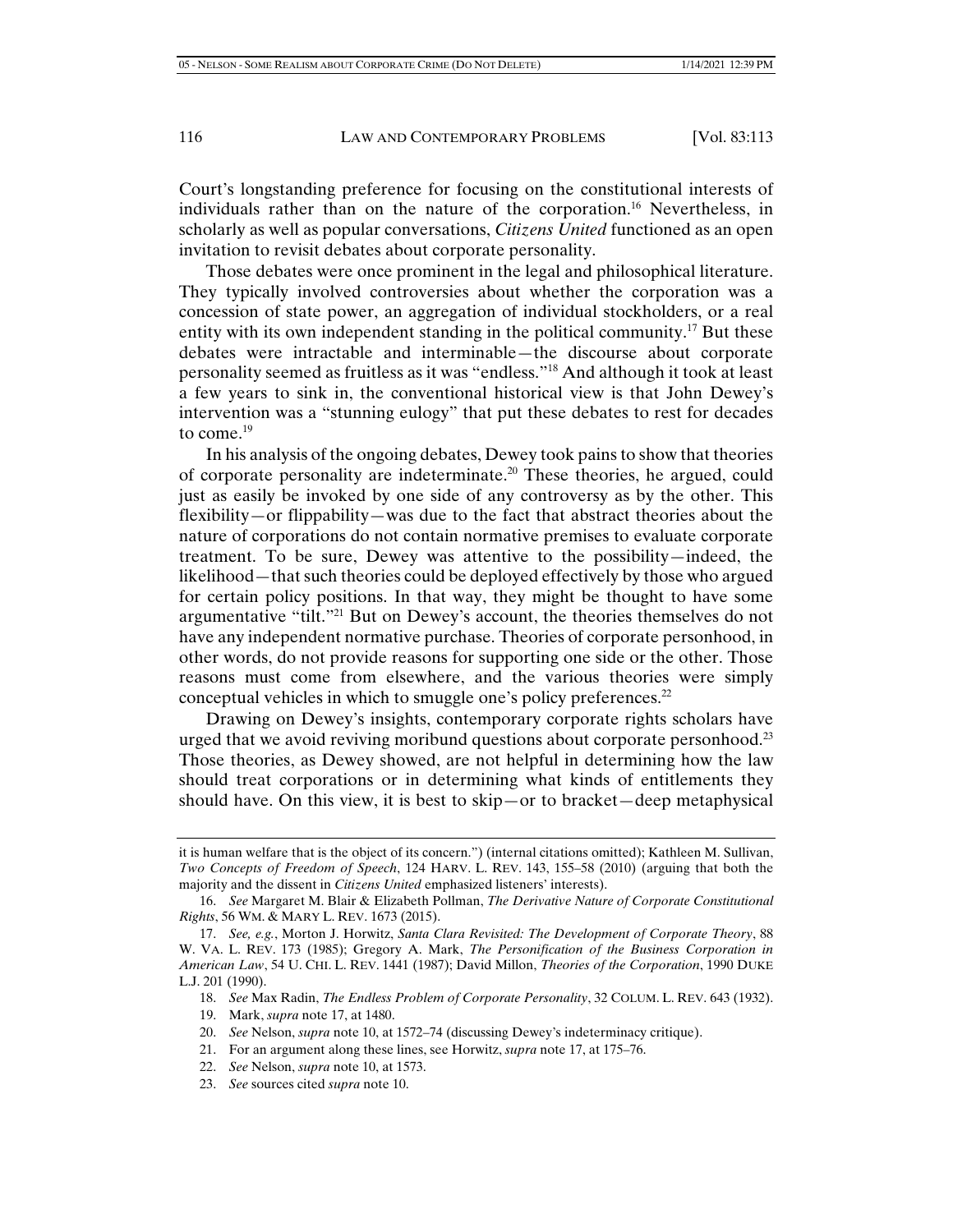questions about corporate personality and to get right to the pragmatic task of evaluating the concrete social facts and relations that obtain in the real world.

Much as in the corporate rights literature, questions about corporate personhood have enjoyed a similar revival among those concerned with the problem of corporate crime.<sup>24</sup> The bulk of this revival revolves around the question whether corporations are moral agents.<sup>25</sup> For proponents of moral agency, the basic argument typically goes something like the following. Corporations are capable of recognizing and conforming their behavior to a set of morally relevant obligations. Given this capacity to respond to moral reasons—that is, to function in the space of obligations—corporations are "conversable" agents. And in virtue of this status as conversable agents, we are then justified in thinking of corporations as "persons."26

This functional personhood, in turn, is said to make corporations suitable for certain responsibilities.<sup>27</sup> Since they can respond to moral obligations, that is, it makes sense to impose those moral obligations upon them. And since the criminal law is one important means of enforcing moral obligations, corporations are fit to be held criminally responsible.<sup>28</sup> To put these points together succinctly, characterizing corporations as persons makes it appropriate to subject them to certain liabilities, including criminal liabilities.29

To be sure, this schematic argument has not gone without vigorous challenge. Some commentators contend that corporate moral agency is an illusion or, at best, a metaphor standing in for the real behavior of human beings.<sup>30</sup> Others resist

27. *See* Pettit, *supra* note 26, at 32.

 28. Pettit is perhaps more cautious in this final conclusion, though he does say, "I believe that their fitness to be held responsible . . . argues for the appropriateness of holding corporations responsible in the criminal law." *Id.* at 33. Other scholars who follow his basic argument about functional or "pragmatic" personhood, however, have been more decisive in concluding that corporations should be held criminally responsible. *See, e.g.*, W. Robert Thomas, *How and Why Corporations Became (and Remain) Persons Under the Criminal Law*, 45 FLA. ST. U. L. REV. 479, 504 (2018) ("I disagree that legal personhood is insufficient to give rise to criminal liability. What it means to be a legal person is to be able to participate in the space of legal rights and obligations, which includes being held responsible for violating these obligations. One paradigmatic feature of that space is criminal law and punishment.").

 29. *See* John Hasnas, *The Phantom Menace of the Responsibility Deficit*, *in*, THE MORAL RESPONSIBILITY OF FIRMS, *supra* note 9, at 89, 98 ("[T]he reason why the corporate moral responsibility debate is such a lively one is that most of the advocates of corporate moral responsibility believe that it is important to be able to impose punishment on corporations as collective entities, and they recognize that moral responsibility is necessary for such punishment."); *see also id.* ("A just legal system imposes criminal sanctions only on morally responsible agents. Therefore, moral responsibility is (or should be) a prerequisite for criminal punishment.").

 30. *See* David Ronnegard & Manuel Velasquez, *On (Not) Attributing Moral Responsibility to Organizations*, *in* THE MORAL RESPONSIBILITY OF FIRMS, *supra* note 9, at 123, 139 (criticizing "collectivist" accounts of corporate moral agency).

 <sup>24.</sup> *See* Mihailis E. Diamantis & William S. Laufer, *Prosecution and Punishment of Corporate Criminality*, 15 ANN. REV. L. & SOC. SCI. 453, 455–56 (2019) (discussing recent literature).

 <sup>25.</sup> *See, e.g.*, THE MORAL RESPONSIBILITY OF FIRMS, *supra* note 9.

 <sup>26.</sup> *See* CHRISTIAN LIST & PHILIP PETTIT, GROUP AGENCY: THE POSSIBILITY, DESIGN, AND STATUS OF CORPORATE AGENTS 174–78 (2011); *see also* Philip Pettit, *The Conversable, Responsible Corporation*, *in* THE MORAL RESPONSIBILITY OF FIRMS, *supra* note 9, at 15, 23 ("That corporations and other such bodies are conversable agents means, in quasi-legal parlance, that they are persons.").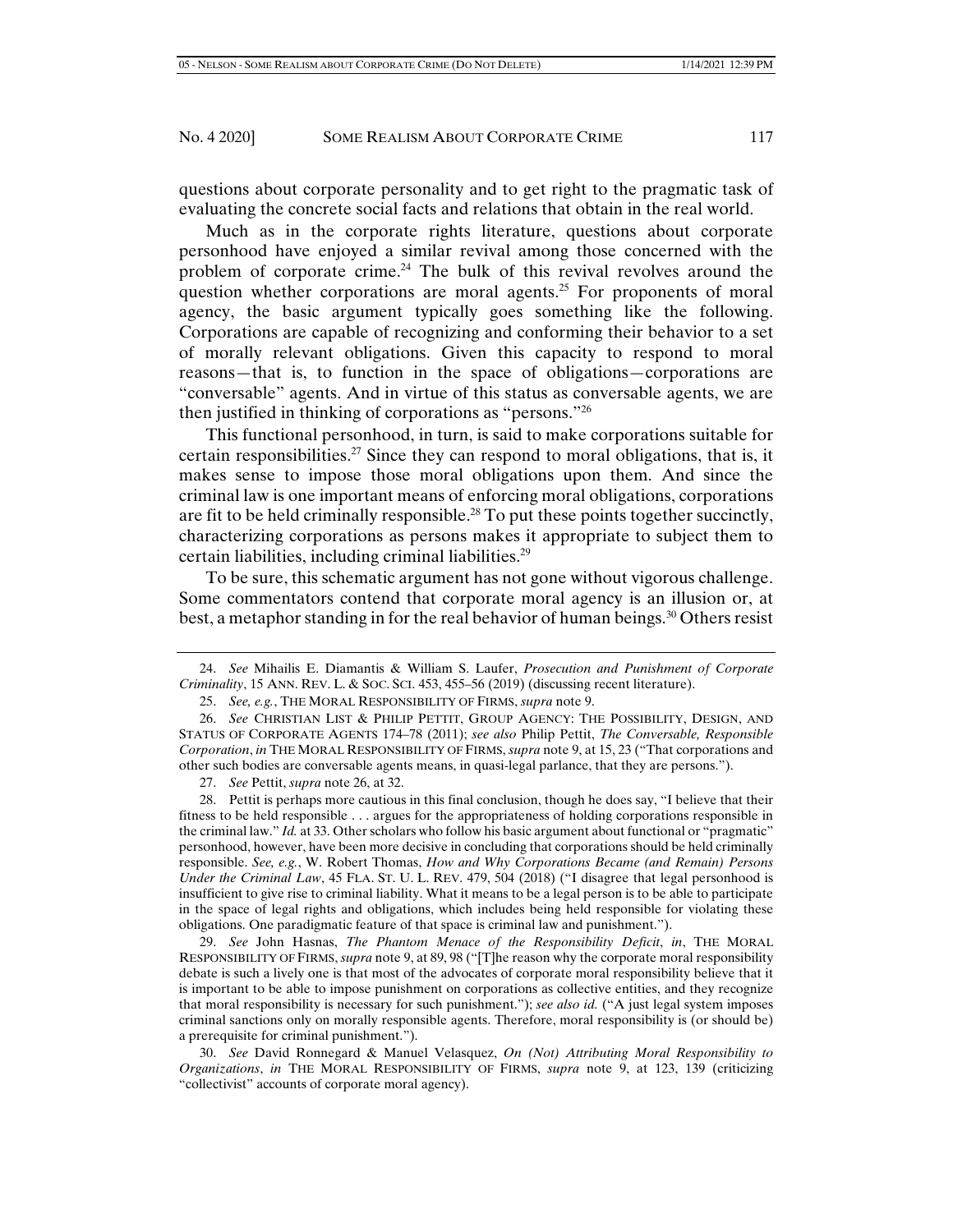the argument from personhood on the grounds that corporate criminal liability imposes vicarious punishment on innocent stakeholders.<sup>31</sup> These skeptical accounts, however, seem to share the basic assumption that some form of personhood is necessary to justify corporate criminal liability.<sup>32</sup> These skeptics may contest the idea that corporations are persons, but they seem to concede that this "threshold question" has significant implications for how the law should treat them. $33$ 

It is at this point that the realist's "cynical acid" might be most useful.<sup>34</sup> In recent years, realists about corporate rights have reminded us that one need not answer metaphysical questions about the corporation's status to determine how they should be treated.35 Descriptions of the nature of the corporation do not produce the normative premises necessary to make arguments about corporate entitlements. Those premises can only come from an investigation of the values and interests that we care about as a political community—that is, from our political morality.36 Those underlying principles of political morality will then drive our conclusions about whether and how the law—including the criminal law—might be deployed to vindicate our values.

 34. *See* Oliver Wendell Holmes, Jr., *The Path of the Law*, 10 HARV. L. REV. 457, 462 (1897). The basic realist point—that claims about corporate personhood are not necessary to make determinations about how corporations should be treated—is not entirely absent from the criminal law literature. Indeed, Steven Walt and William Laufer made a version of this argument nearly three decades ago. *Why Personhood Doesn't Matter: Corporate Criminal Liability and Sanctions*, 18 AM. J. CRIM. L. 263 (1991). In their article, they defended the claim that "imposition of corporate criminal liability does not require references to persons or features peculiar to individuals." *Id.* at 264. Although their arguments rested on the logical relationship (or lack thereof) between ontological status and normative conclusions rather than on appeals to pragmatism, their conclusions are consistent with those reached by the realists. Their article is cited often in debates over the moral status of firms, but its important lessons typically go unheeded.

 35. *See* sources cited *supra* note 10. At first glance, it would appear that John Hasnas has argued along similar lines. Indeed, Hasnas invoked another famous legal realist—Felix Cohen—to argue that theories of corporate personality are "transcendental nonsense." *See* John Hasnas, *Where is Felix Cohen When We Need Him?: Transcendental Nonsense and the Moral Responsibility of Corporations*, 19 J.L. & POL'Y 55, 58 (2010). But Hasnas goes on to make a stronger ontological claim when he insists that the corporation is "not a thing," and then infers from that idea a further normative claim that we should not recognize corporate criminal liability. *See id.* at 69. This method of reasoning, however, runs contrary to the realist account I rehearse above. On that account, the corporation may or may not be "a thing"—that is a deep and difficult question of metaphysics that we are not yet in a position to resolve confidently. But regardless of how—or whether—we resolve that question, we can still make normative claims about how corporations should be treated by the criminal law based on the interests and values we identify as important to our political morality. The question of corporate personhood, that is, can simply drop out of the analysis.

36. *See* Schragger & Schwartzman, *supra* note 10, at 368.

 <sup>31.</sup> *See* Hasnas, *supra* note 29, at 97–102.

 <sup>32.</sup> *See id.* at 99; *see also* Ronnegard & Velasquez, *supra* note 30, at 140 (arguing that moral agency is "necessary for moral responsibility").

 <sup>33.</sup> *See* Diamantis & Laufer, *supra* note 24, at 455 (discussing the "threshold questions of agency"); *see also* DAVID RONNEGARD, THE FALLACY OF CORPORATE MORAL AGENCY 5 (2015) (arguing that conclusions about the moral agency of corporations have "important wider ramifications"); Thomas Donaldson, *Preface* to THE MORAL RESPONSIBILITY OF FIRMS, *supra* note 9, at v ("[T]he arcane, abstract issue of moral agency has weighty practical consequences . . . .").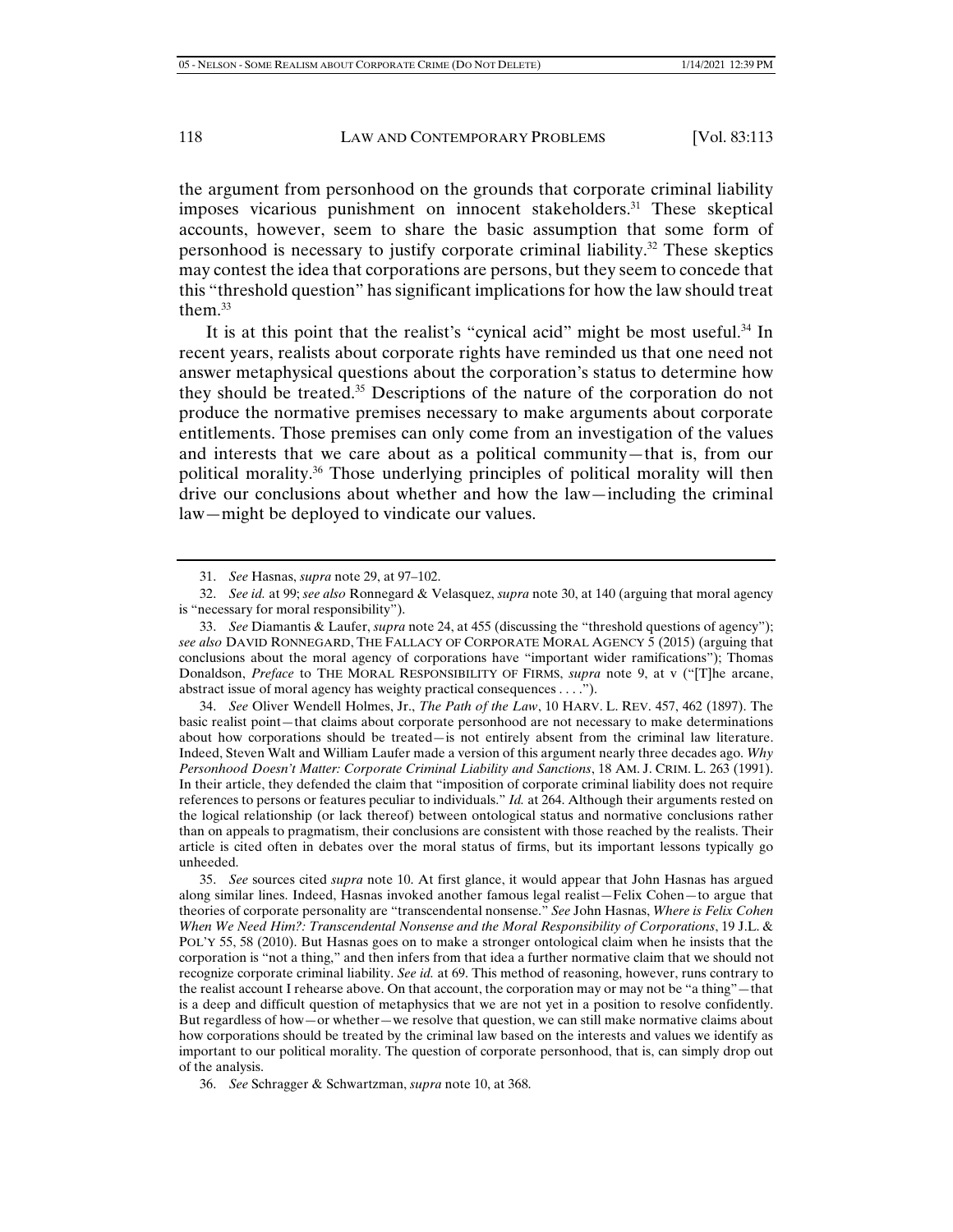A defender of corporate personhood might respond in the following way. For the criminal law to work—that is, to achieve its goals, whatever they may be—we need to know that the corporation is the kind of thing that can respond to its injunctions. On this view, if the corporation is not a moral agent in the sense that it can function in the space of obligations, then it makes no sense to subject it to criminal sanctions.

It may be true that you need to make some claims about the nature of groups—what they are and how they function—to explain complex social behavior. This is a question about the best theory of social scientific description, and for this question, it is quite possible that methodological individualism is mistaken. But explanations of corporate behavior do not provide justifications for how corporations should be treated. That is, social scientific descriptions of how corporations function do not provide reasons for treating them one way or another. Those reasons can only come from moral and political theory. And it is perfectly plausible to say that, as a matter of moral and political theory, we should punish corporations (or not punish them, as the case may be) regardless of whether they count as persons.<sup>37</sup>

In short, following renewed interest in corporate personhood after *Citizens United* and *Hobby Lobby*, realists about corporate rights have reminded us of Dewey's admonition to focus on the facts and interests at play rather than on whether the corporation counts as a person. The problem of corporate personhood may present intriguing metaphysical questions, but, lucky for us, we need not wait until those questions are resolved to decide how the law should proceed. Instead, deep disagreements about corporate status can simply be put to the side as we deliberate about what to do with corporations. These insights would seem to apply just as forcefully in the context of designing and implementing corporate criminal law as they do in the context of corporate rights.

III

## REALISM ABOUT CORPORATIONS

Realism has always been particularly good at telling us what *not* to do. We shouldn't treat the law as if it were a matter of deductive logic. We shouldn't reify concepts. And we shouldn't pretend that those who use those concepts are doing so in a neutral way, without political or ideological motivation. But realism's track record with regard to defining a positive program is more checkered. In other words, the realists were particularly good at destruction, not always so great at construction.38

 <sup>37.</sup> *See* Amy J. Sepinwall, *Denying Corporate Rights and Punishing Corporate Wrongs*, 25 BUS. ETHICS Q. 517, 527 (2015) ("[W]e might have good reasons to hold corporations responsible for their wrongs even if they do not satisfy the criteria for moral agency."); *see also* Steven Walt & Micah Schwartzman, *Morality, Ontology, and Corporate Rights*, 11 L. & ETHICS HUM. RTS. 1 (2017) (arguing that corporate personhood is neither necessary nor sufficient to determine corporate entitlements).

 <sup>38.</sup> *See* Nelson, *supra* note 10, at 1575; *see also* BARBARA H. FRIED, THE PROGRESSIVE ASSAULT ON LAISSEZ FAIRE: ROBERT HALE AND THE FIRST LAW AND ECONOMICS MOVEMENT 210 (1998) (arguing that Robert Hale's "skeptical, deconstructive analysis offered little guidance" on questions of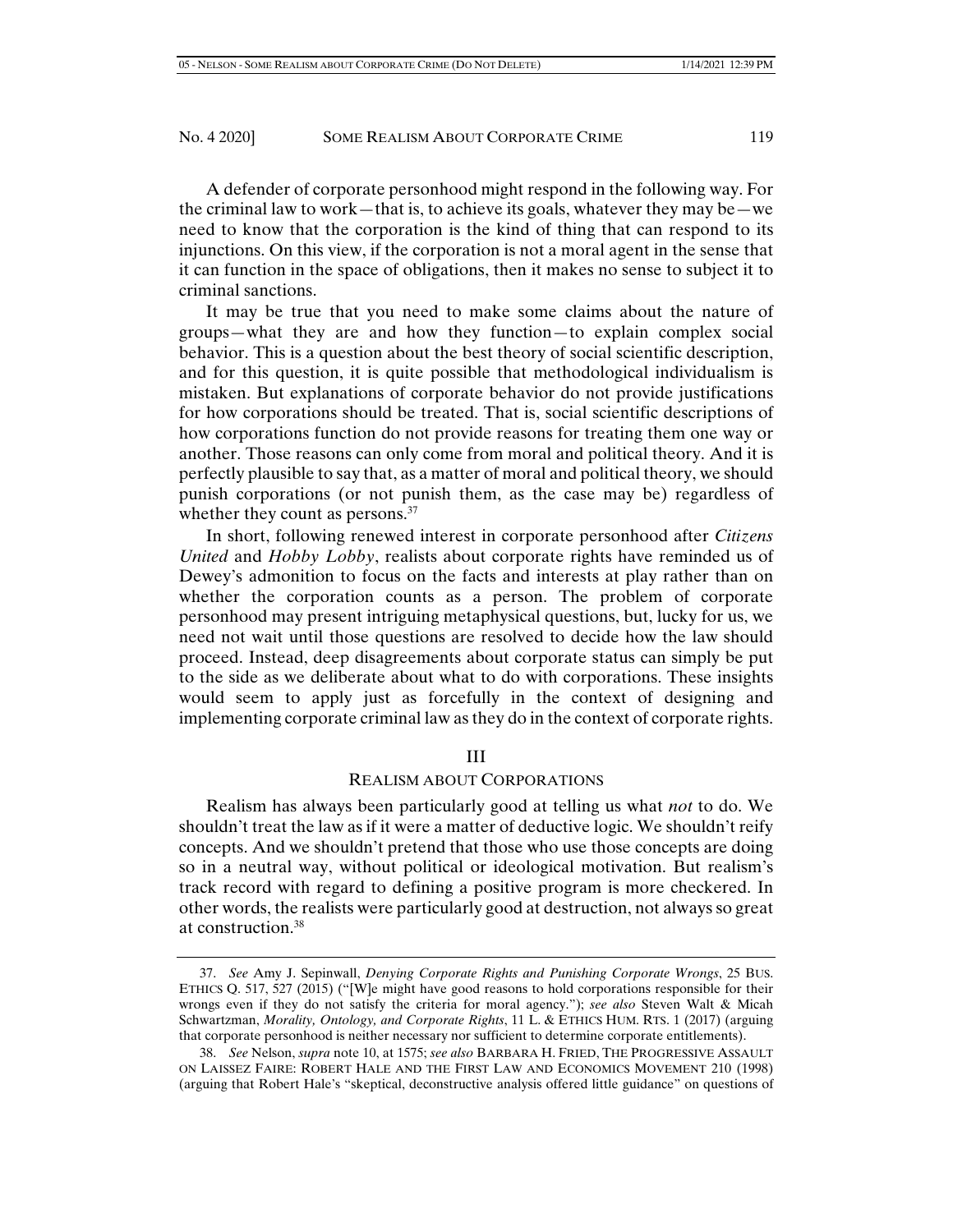Does realism about personhood offer any kind of positive program? This Part argues that it does, or at least that it points us in the right direction as a matter of methodology. The critical strand of realism is well known. Conceptualism about law—or about many other things, including morality—is unhelpful, and so we should ditch it. But there is another strand of the realist program that seems to tell us more about what we should do *after* we ditch conceptualism. That strand of realism, following Dewey again, tells us that we ought to focus on the facts of real life. In other words, we should take a social scientific approach to the law, bringing an empirical spirit to understanding, and eventually solving, the problems that we face.<sup>39</sup>

At first glance, however, it is hard to see how social science fits within the realist program described in Part II. That is, if we are supposed to start with the values and interests that we care about as a matter of political morality, rather than on conceptions of the person, then where do the "facts" on the ground come in?

Once again, it seems that realists about corporate rights have provided a helpful roadmap. According to this roadmap, deciding how corporations should be treated—that is, deciding what entitlements they should have—involves two distinct steps. First, we have to determine what values and interests we are trying to protect or promote. This is the normative question, to be answered as a matter of political morality.

Once we answer this first question, we then ask: How do those values and interests play out in different kinds of organizations, including in corporations? And here is where social science becomes critically important. To determine how the law might promote certain values and interests, it turns out that we need to know a lot about how different organizations and institutions function. And when it comes to determining whether corporations will promote the values and interests that we have identified as a matter of political morality, we need to dig into the institutional details of firms and markets to understand how they work.<sup>40</sup>

Sometimes the realist program is misunderstood as being anti-theoretical. But the realists about corporate rights have been careful to show that this is not the case. The first step of determining corporate entitlements is still a theoretical

policy); Samuel R. Bagenstos, *Consent, Coercion, and Employment Law*, 55 HARV. C.R.-C.L. L. REV. 409, 427–28 (2020) (discussing Fried's analysis of Hale).

 <sup>39.</sup> *See* Gary Peller, *The Metaphysics of American Law*, 73 CALIF. L. REV. 1151, 1240–59 (1985); *see also* Hanoch Dagan, *The Realist Conception of Law*, 57 U. TORONTO L.J. 607, 639 (2007) (discussing "the association between legal realism and the mobilization of social sciences for the purposes of legal discourse"). For an account of the realist legacy that focuses on naturalism and pragmatism, see Brian Leiter, *Rethinking Legal Realism: Toward a Naturalized Jurisprudence*, 76 TEX. L. REV. 267, 312 (1997) ("The Realists give us the philosophical motivation and cues for how we should proceed, even if they do not carry off the project themselves."). As Leiter points out, Dewey's pragmatism was closely related to his naturalism. *See id.* at 315 n.206. For an excellent historical overview of the connection between legal realism and scientific naturalism, see EDWARD A. PURCELL, JR.,THE CRISIS OF DEMOCRATIC THEORY: SCIENTIFIC NATURALISM AND THE PROBLEM OF VALUE 74–94 (1973).

 <sup>40.</sup> *See* Nelson, *supra* note 10, at 1573–74; Pollman, *supra* note 10, at 1670–75; Schragger & Schwartzman, *supra* note 10, at 368–69.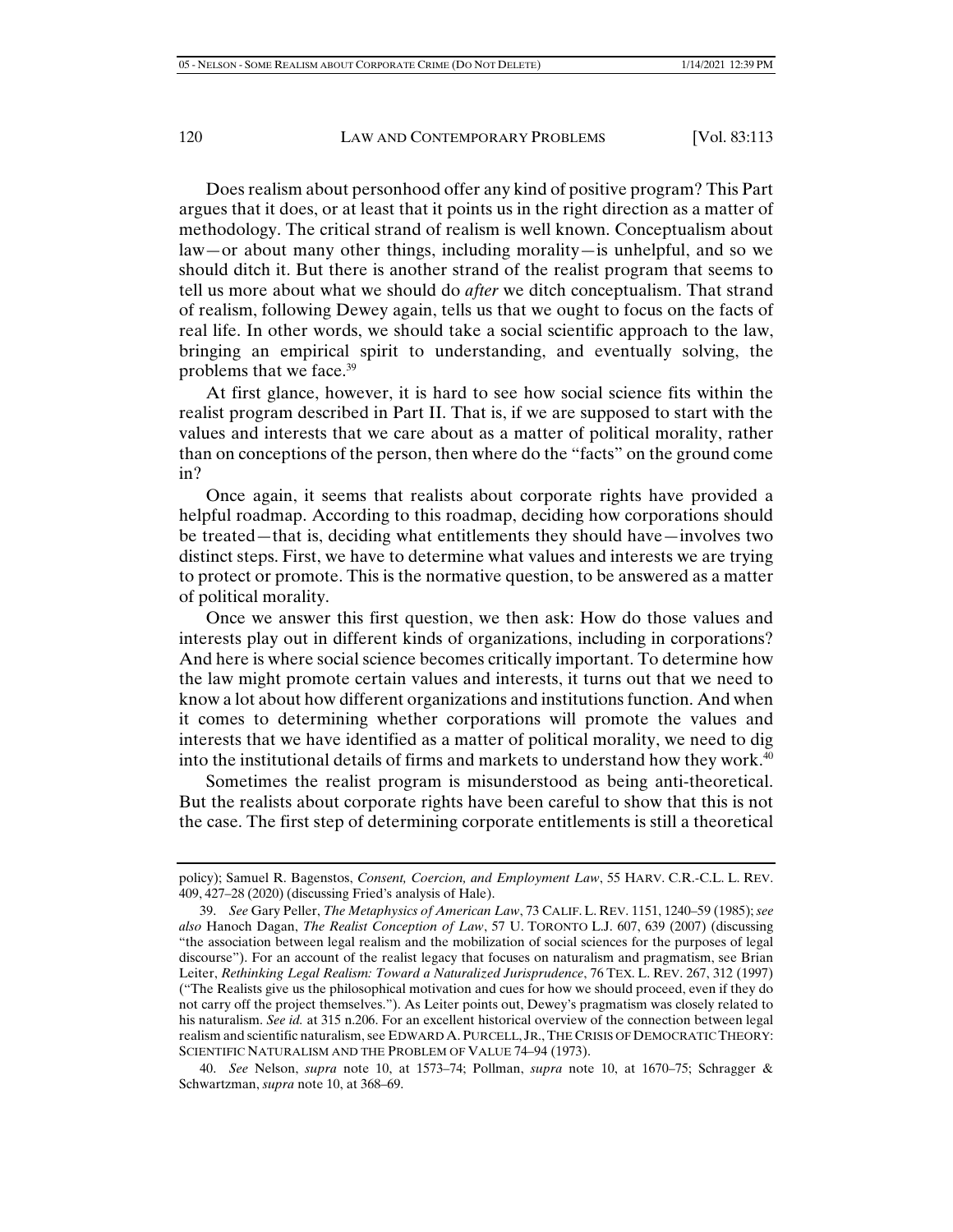one—what are the values and interests that we care about and want to promote as a political community? It's just that the theory involved at this first step is moral and political theory, not metaphysics.

This first step, moreover, is indispensable—we cannot simply skip over it and 'get right to the facts.' And that's because, as in any area of social scientific inquiry, there are an infinite number of facts in the world waiting to be discovered. That is, there is an infinite mound of data waiting for the social scientist to collect and to investigate. To determine which facts matter—which facts are worth collecting and investigating—we need to have a theory of relevance. We need to have a theory to identify the questions we are trying to answer, which then tells us what kinds of data would help answer those questions. For questions of corporate entitlements, that theory comes from our political morality, not from corporate metaphysics.<sup>41</sup> Or, as Dewey might put it, we need to focus on "interests," not on "beings."42

Fortunately, in the literature on corporate rights, we have some exemplars of this realist-inspired methodology. To begin with, some scholars have recently brought considerable quantitative expertise to the study of corporate rights, particularly in the free speech area.43 Others have focused on the historical development of corporations, and in particular the rise of the modern, widely held public company.<sup>44</sup> Still others have highlighted the degree to which developments in modern capital markets have come to confound many of the

42. Dewey, *supra* note 11, at 662.

 <sup>41.</sup> *See* Schragger & Schwartzman, *supra* note 10, at 360; *see also* Walt & Schwartzman, *supra* note 37, at 14 ("moral theory determines the moral significance of facts about corporations with which the theory must be consistent."); Waheed Hussain & Joakim Sandberg, *Pluralistic Functionalism about Corporate Agency*, *in* THE MORAL RESPONSIBILITY OF FIRMS, *supra* note 9, at 66, 69 ("when it comes to the important social, moral, and political questions that surround business corporations in contemporary liberal democracies, [the] metaphysical or pre-institutional sense of collective agency is largely irrelevant."). For more general statements of this realist methodology, see Hanoch Dagan, *Doctrinal Categories, Legal Realism, and the Rule of Law*, 163 U. PA. L. REV. 1889, 1896 (2015) ("[Realists] realize that value judgments are indispensable not only when evaluating empirical research, but also when simply choosing the facts to be investigated."); Dagan, *supra* note 39, at 649 ("A prescription for sensitivity to situations and facts is vacuous without general normative commitments."); *see also* Felix Cohen, *Transcendental Nonsense and the Functional Approach*, 35 COLUM. L. REV. 809, 849 (1935) ("The collection of social facts without a selective criterion of human values produces horrid wilderness of useless statistics."); *id.* ("Legal description is blind without the guiding light of a theory of values."); Karl N. Llewellyn, *Some Realism about Realism—Responding to Dean Pound*, 44 HARV. L. REV. 1222, 1236 (1931) ("[V]alue judgments must always be appealed to in order to set objectives for [empirical] inquiry.").

 <sup>43.</sup> *See, e.g.*, Lucian A. Bebchuk & Robert J. Jackson, Jr., *Shining Light on Corporate Political Spending*, 101 GEO. L.J. 923 (2013) [hereinafter Bebchuk & Jackson, *Shining Light*]; Lucian A. Bebchuk & Robert J. Jackson, Jr., *Corporate Political Speech: Who Decides*, 124 HARV. L. REV. 83, 117 (2010); *see also* John C. Coates IV, *Corporate Speech & the First Amendment: History, Data, and Implications*, 30 CONST. COMMENT. 223 (2015). For the argument that economic analysis of law "is reasonably understood as a continuation of the Realist program," see BRIAN LEITER, NATURALIZING JURISPRUDENCE: ESSAYS ON AMERICAN LEGAL REALISM AND NATURALISM IN LEGAL PHILOSOPHY 1, 81–102 (2007).

 <sup>44.</sup> *See* Pollman, *supra* note 10, at 1674 (arguing that we must "[take] account of the corporate context and the dynamics of people underlying corporations").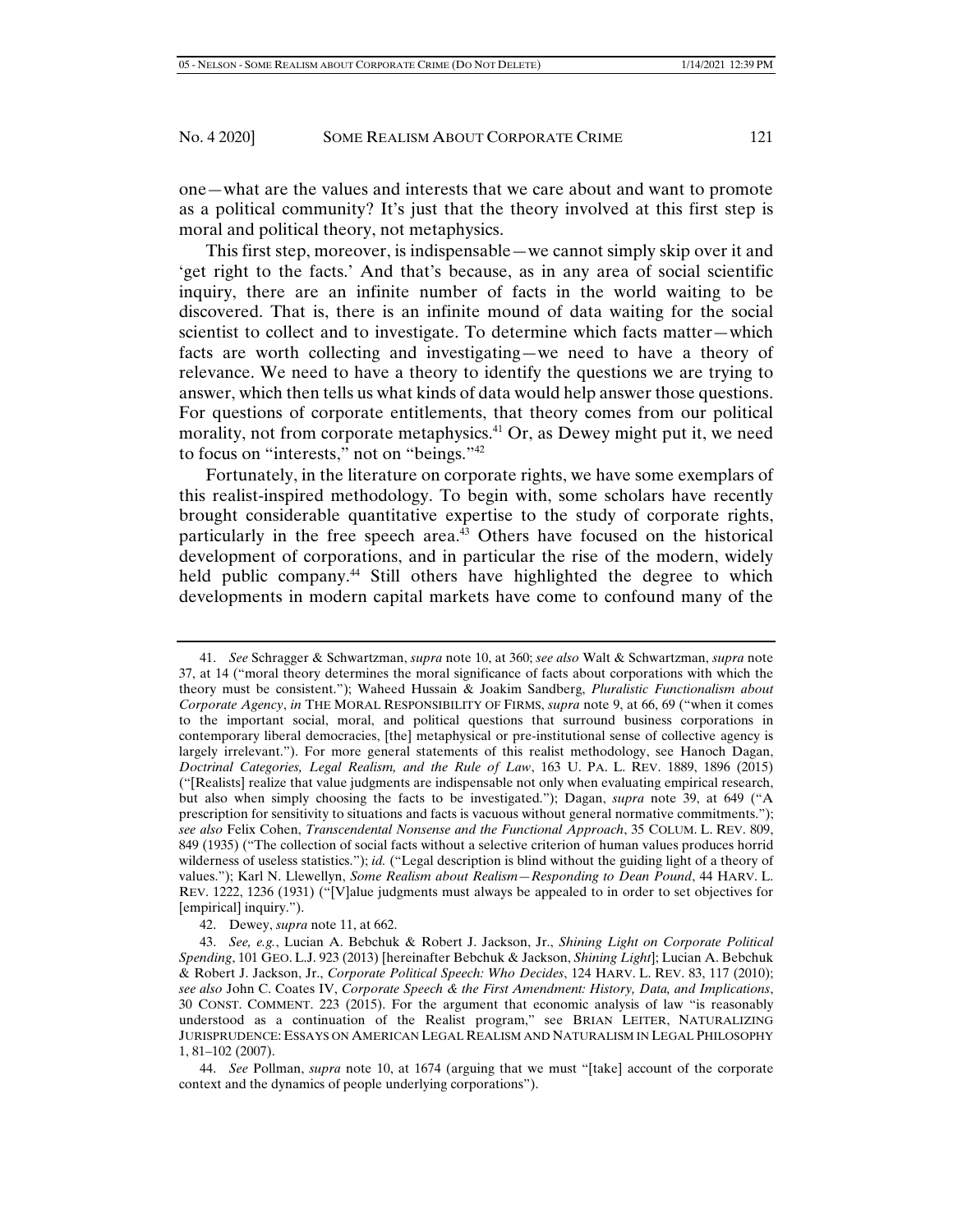traditional assumptions that lawyers and judges make about corporations.45 All of these accounts draw heavily on social science; none of them turns on the nature of the corporate person.

Realists about corporate rights have also shown the importance of appreciating the diversity of our institutional landscape, including vast differences among different kinds of corporations.46 Once again, this realism follows Dewey, who saw how concepts like corporate personhood had a tendency to flatten the normative universe by yoking together groups that have very different social functions.<sup>47</sup> Some of the realists about corporate rights have focused on the differences between publicly held and privately held corporations.48 Others have instead highlighted contrasts between for-profit and nonprofit organizations.49 At a time when the instinct to flatten the organizational universe is strong,<sup>50</sup> and the law has become more receptive to that instinct,<sup>51</sup> we should not lose sight of deep organizational diversity in the real world.<sup>52</sup> Understanding the many grooves and contours of the organizational landscape, in turn, can point us toward a better understanding of which kinds of institutions and organizations are good at promoting which kinds of interests. Just as importantly, remaining sensitive to the division of institutional labor in society can help us determine which kinds of organizations are *not* well suited to advance those social interests.53

49. *See* James D. Nelson, *The Freedom of Business Association*, 115 COLUM. L. REV. 461 (2015).

 <sup>45.</sup> *See* Anne Tucker, *The Citizen Shareholder: Modernizing the Agency Paradigm to Reflect How and Why a Majority of Americans Invest in the Market*, 35 SEATTLE U.L. REV. 1299 (2012); Leo E. Strine, Jr. & Nicholas Walter, *Conservative Collision Course: The Tension between Conservative Corporate Law Theory and* Citizens United, 100 CORNELL L. REV. 335, 390 (2015); Leo E. Strine, Jr., *A Job Is Not a Hobby: The Judicial Revival of Corporate Paternalism and Its Problematic Implications*, 41 J. CORP. L. 71 (2015).

 <sup>46.</sup> *See* Pollman, *supra* note 10; Elizabeth Pollman, *A Corporate Right to Privacy*, 99 MINN. L. REV. 27, 63–84 (2014) [hereinafter Pollman, *Privacy*].

 <sup>47.</sup> *See* Dewey, *supra* note 11, at 671.

 <sup>48.</sup> *See* Elizabeth Pollman, *Citizens Not United: The Lack of Stockholder Voluntariness in Corporate Political Speech*, 119 YALE L.J. ONLINE 53 (2009); Pollman, *Privacy*, *supra* note 46, at 62–84.

 <sup>50.</sup> *See, e.g.*, Patricia Bromley & John W. Meyer, *"They are All Organizations": The Cultural Roots of Blurring Between the Nonprofit, Business, and Government Sectors*, 49 ADMIN. & SOC'Y 939 (2017); *see also* M. Todd Henderson & Anup Malani, *Corporate Philanthropy and the Market for Altruism*, 109 COLUM. L. REV. 571 (2009) (arguing against tax law distinction between nonprofits and for-profits that perform charitable work).

 <sup>51.</sup> *See, e.g.*, Citizens United v. FEC, 558 U.S. 310, 363–64 (2010) (rejecting the relevance of speaker identity for purposes of free speech rights); Burwell v. Hobby Lobby Stores, Inc., 573 U.S. 682, 710–18 (2014) (rejecting the proposed line between for-profits and nonprofits for purposes of claiming religious liberty rights). *But see* Nelson, *supra* note 49 (defending the for-profit/nonprofit distinction in freedom of association law).

 <sup>52.</sup> *See* Pollman, *supra* note 10, at 1631 (arguing that we need to be attentive to "the realities and dynamics of the modern business corporation").

 <sup>53.</sup> For an argument that for-profit corporations are not well-suited to promote interests of conscience, see Nelson, *supra* note 10. For a discussion of the "institutional division of moral labor," see JOSEPH HEALTH, MORALITY, COMPETITION, AND THE FIRM: THE MARKET FAILURES APPROACH TO BUSINESS ETHICS 94 (2014).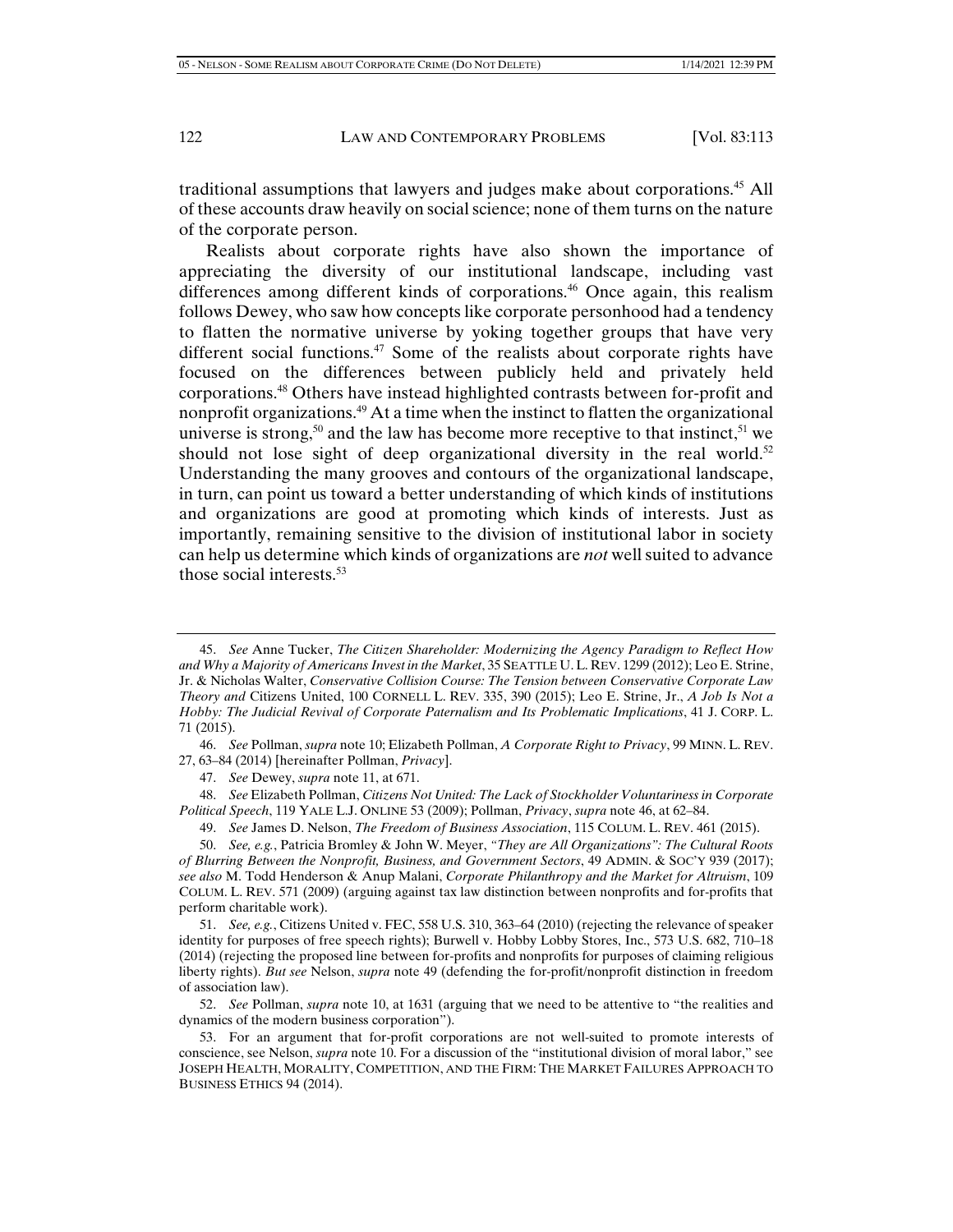At this point, a critic might argue that deep disagreement about criminal law's core values poses a problem for translating the realist's two-step methodology. On this view, any attempt to apply the methodological lessons from realists about rights would get stuck at step one, where questions about the interests we are seeking to promote through the criminal law are deeply contested. If we cannot decide whether the criminal law is best justified in terms of consequentialist, deontological, expressivist, or other values, the critic might say, then how are we supposed to know which facts are relevant at step two?

But criminal law's value multiplicity is nothing new for the realist methodology.54 To see why, consider that realists about corporate rights have made many of their arguments in the context of controversies over free speech. The normative grounding of free speech rights, in turn, is at least as contested as that of the criminal law. First Amendment scholars have argued that free speech promotes, among other things, the values of democratic self-government,<sup>55</sup> checking abuses of power,<sup>56</sup> promoting toleration,<sup>57</sup> and protecting individual freedom of thought.58 The realist method, however, is robust to these varied normative interests—that is, it can be applied fruitfully regardless of the particular value or combination of values we endorse. To be sure, realists about corporate speech rights have to answer a contested question at step one, namely, what is the best account of the interests served by the freedom of speech? And just as surely, there is bound to be disagreement among reasonable people about the normative weight or priority assigned to each value. But it is important to keep in mind that the terrain of this contest is political morality, not the nature of the corporation.

The same methodology should apply, *mutatis mutandis*, to the problem of corporate crime. On the first step, we might have serious disagreements about criminal law's normative foundations. But that fight should happen on the terrain of political morality, not in the realm of metaphysical concepts. And once a reasonable ordering of criminal law's political values is specified, then it is time to draw on the best social science available to help us understand the way those values can be promoted in the modern corporate world.

Indeed, the corporate crime literature already has its own exemplars of such a realist approach that jettisons conceptualism in favor of a hard-nosed look at

 <sup>54.</sup> For a pluralistic account of criminal punishment, see Michael T. Cahill, *Punishment Pluralism*, *in* RETRIBUTIVISM: ESSAYS ON THEORY AND POLICY 25 (Mark D. White ed., 2010).

 <sup>55.</sup> *See* Robert Post, *Participatory Democracy and Free Speech*, 97 VA. L. REV. 477 (2011); ALEXANDER MEIKLEJOHN, FREE SPEECH AND ITS RELATION TO SELF-GOVERNMENT (1948).

 <sup>56.</sup> *See* Vincent Blasi, *The Checking Value in First Amendment Theory*, 1977 AM. B. FOUND. RES. J. 523.

 <sup>57.</sup> *See* LEE BOLLINGER, THE TOLERANT SOCIETY: FREEDOM OF SPEECH AND EXTREMIST SPEECH IN AMERICA (1986).

 <sup>58.</sup> *See* Seana Valentine Shiffrin, *A Thinker-Based Approach to Freedom of Speech*, 27 CONST. COMMENT. 283 (2011).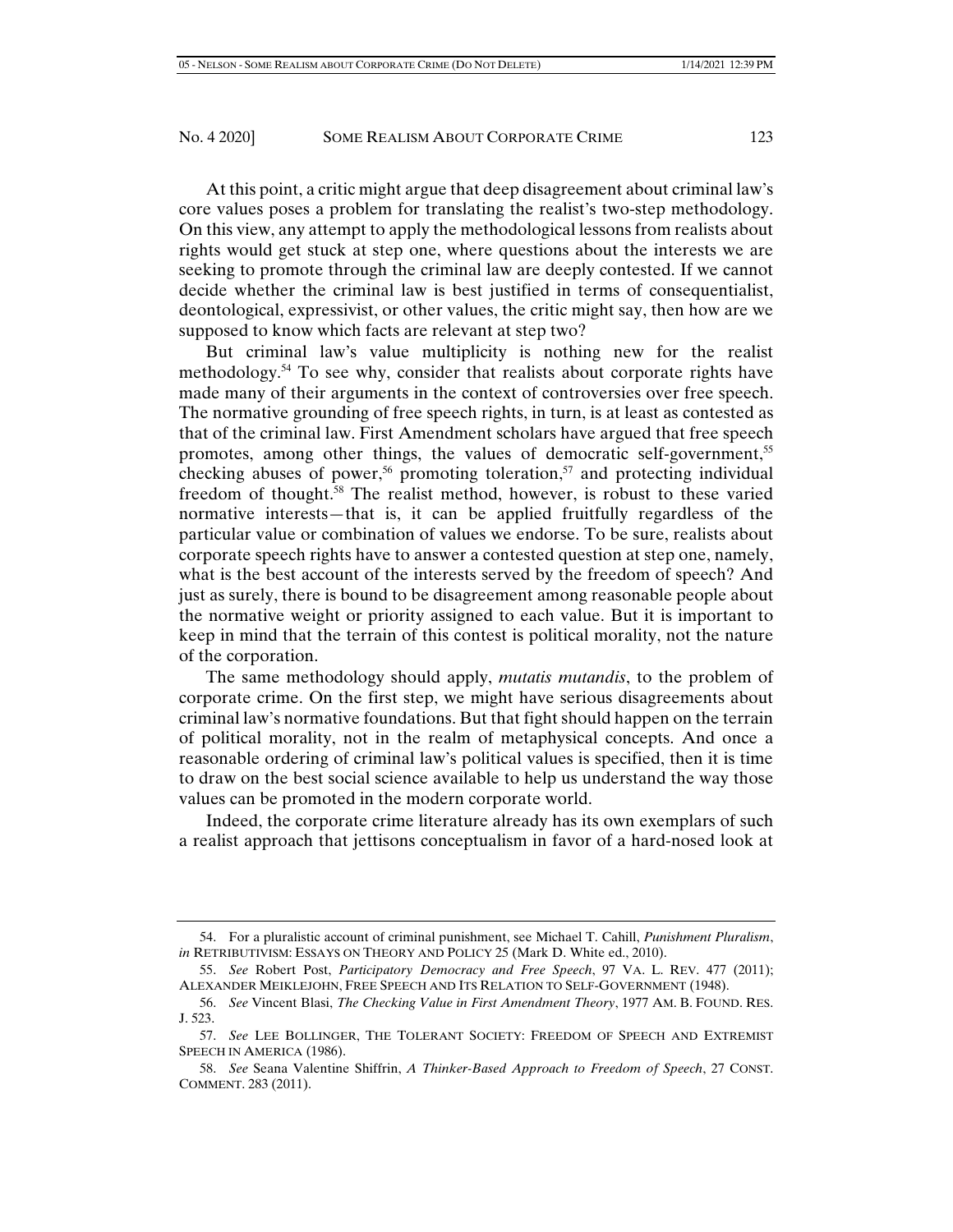the facts and relations on the ground.<sup>59</sup> This work shows how fruitful it can be to bypass thorny conceptual questions about corporate personality and to take a pragmatic pass at the social problems involved in corporate crime. Given the warm reception these realist accounts have received, $60$  then, perhaps it is those who work on corporate rights who need most reminding of this second realist lesson.

IV

# REALISM ABOUT RESPONSIBILITY

Now back to the critical strand of realism. In Part II of this Article, I argued that the realists showed us that it is not necessary to answer questions about corporate personhood to decide how corporations should be treated. In the literature on corporate rights, this realist point means that when we try to determine whether corporations should be eligible to claim certain entitlements, we need not make any kind of determination about corporate personality. I then suggested that, given the recent revival of similar questions in the corporate crime literature, scholars working in this area would do well to take a page from the realists about corporate rights and avoid unnecessary questions about the nature of corporations.

The advice to avoid unnecessary questions, however, might take a weak form and a strong form. The weak form would hold that, since questions about corporate personality are unnecessary, we would be best advised to skip those questions and move on. In other words, we should simply bracket the deep questions that are being asked by the corporate metaphysicians, given that they are not likely to be resolved anytime soon and that we are able to go forward and function without answering them. Perhaps this is what Dewey had in mind when, at the end of his famous essay, he said that if we focus on facts and relations, retaining the word person will "do no great harm."61

This Part, however, focuses on the stronger form of the critical argument. It is one thing to claim that theories of corporate personality are indeterminate, and therefore they are not helpful in solving our real social problems. But the realists did not stop there. Instead, they were very attentive to the ways in which indeterminate concepts can be used as ideological weapons, to be deployed according to the "interest and purpose of a writer."62 Indeed, Dewey was

 <sup>59.</sup> For an especially good example, see BRANDON L. GARRETT, TOO BIG TO JAIL: HOW PROSECUTORS COMPROMISE WITH CORPORATIONS (2014).

 <sup>60.</sup> *See, e.g.*, Richard H. McAdams, *How Should Prosecutors Punish Corporate Criminals?*, NEW RAMBLER REV. (June 24, 2015), https://newramblerreview.com/book-reviews/law/how-shouldprosecutors-punish-corporate-criminals [https://perma.cc/352P-YJUW] (reviewing GARRETT, *supra* note 59); Jed S. Rakoff, *Justice Deferred is Justice Denied*, N.Y. REV. BOOKS (Feb. 19, 2015), https://wwwnybooks-com.proxy.lib.duke.edu/articles/2015/02/19/justice-deferred-justice-denied/ [https://perma.cc/ RB2N-X9SZ] (same).

 <sup>61.</sup> Dewey, *supra* note 11, at 673.

 <sup>62.</sup> *Id*.; *see also* Dagan, *supra* note 39, at 633 ("[R]ealists typically approach their normative inquiries in a critical and pluralistic spirit.").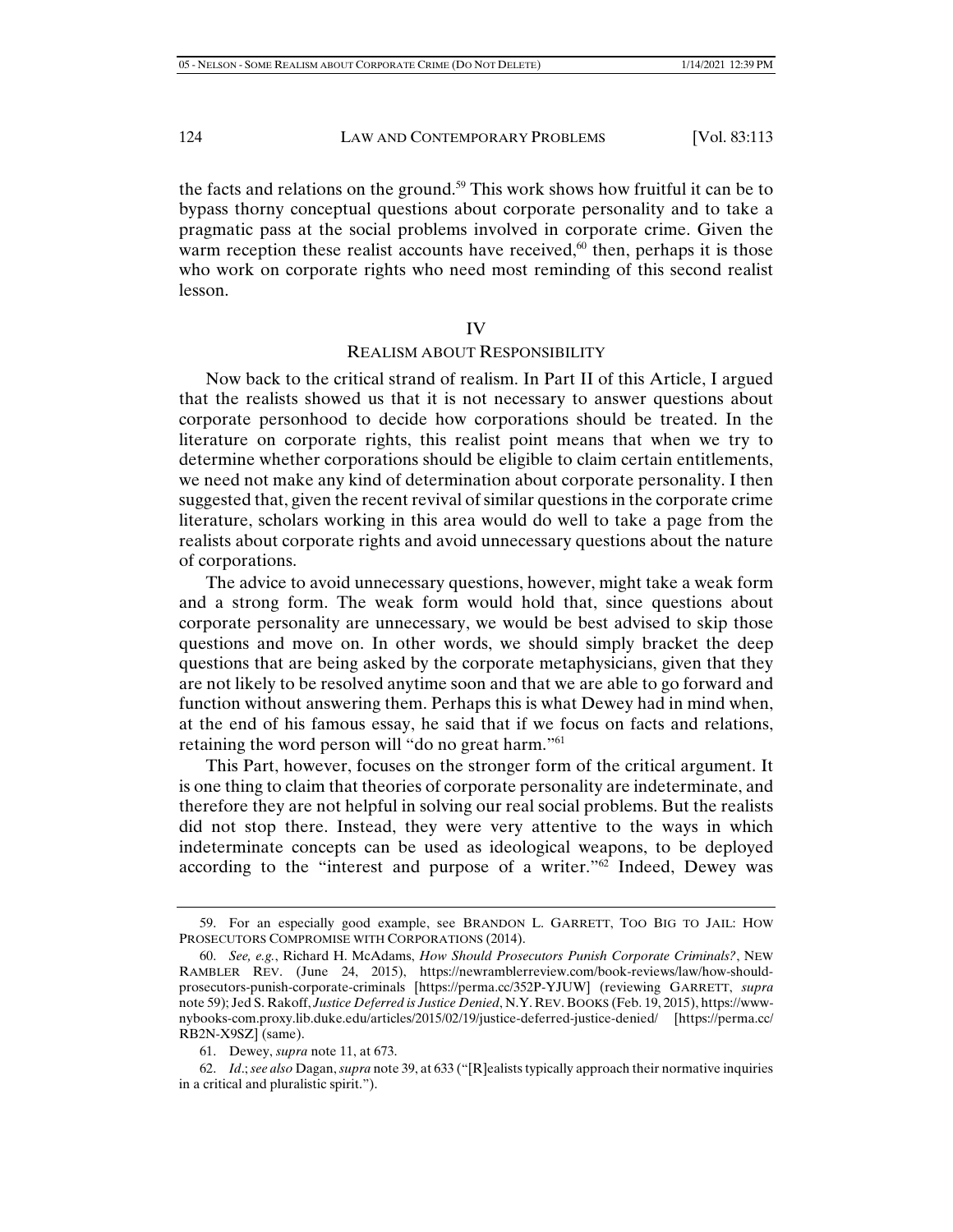particularly attuned to the ease with which various theories of corporate personhood are flipped to support different ideological or political goals.63 The theories of personhood, on this account, are not merely inert or idle distractions. They are the tools used by "some party to a struggle" to rationalize their own claims of power. $64$ 

In the field of corporate crime, it is not hard to see how discourse about the moral agency of firms might be flipped to suit the interests of the powerful. The primary goal of those seeking to establish corporate personhood is to close the 'responsibility gap.'65 The idea here is that if we can demonstrate that corporations are moral agents, then we can show that they are "fit" to be held responsible by the criminal law. And if we can show that they are fit to be held responsible by the criminal law, then we will have some way to make up for the fact that it can be hard to pin responsibility on any particular individual when complex organizations misbehave. When we cannot hold individuals responsible under the criminal law—and perhaps even when we can—the corporation can be a target for our residual store of blame.

But if we embrace the idea that corporations are moral agents, fit to be held responsible by the criminal law, we can easily anticipate how businesses will try to flip the argument. For example, if corporations are moral agents that are proper subjects for a host of responsibilities, then businesses are likely to argue that such moral agency should entitle them to certain claims of dignity and moral rights. To put the point another way, if we use the language of personhood to bolster corporate responsibility, what's to stop businesses from using those same arguments to fend off the harsh sanctions of criminal law?<sup>66</sup>

Indeed, in other areas of the law, we have already seen a similar dynamic play out. For decades, scholars and advocates promoted the idea of "corporate social responsibility" as a way to tame corporations, particularly those that were operating in weak legal environments. $67$  The basic idea was that if corporations could be moralized, then maybe we could avoid some of the abuses of corporate power to which we had all become accustomed. But a funny thing happened on the way to taming corporations. In recent years, more and more businesses have

<sup>63</sup>*. See* Schragger & Schwartzman, *supra* note 10, at 358.

 <sup>64.</sup> Dewey, *supra* note 11, at 665; *see also* John Dewey, *Logical Method and Law*, 10 CORNELL L. REV. 17, 26 (1924) (observing that "the slogans of the liberalism of one period often become the bulwarks of reaction in a subsequent era") [hereinafter Dewey, *Logical Method*].

 <sup>65.</sup> *See, e.g.*, Pettit, *supra* note 26, at 33 (discussing the "shortfall in the regulatory effects that our responsibility practices are generally designed to achieve"); Philip Pettit, *Responsibility Incorporated*, 117 ETHICS 171, 194–97 (2007) (discussing the "deficit in the accounting books" that results when only individuals are punished for corporate behavior). For discussion of the "responsibility gap" more generally, see Samuel W. Buell, *The Responsibility Gap in Corporate Crime*, 12 CRIM. L. & PHIL. 471 (2018).

 <sup>66.</sup> *See* Meir Dan-Cohen, *Sanctioning Corporations*, 19 J.L. & POL'Y 15, 22–24 (2010) (discussing moral reasons for criminal law's special substantive, procedural, and evidentiary constraints).

 <sup>67.</sup> For an excellent historical overview, see C. A. Harwell Wells, *Cycles of Corporate Social Responsibility: An Historical Retrospective for the Twenty-first Century*, 51 U. KAN. L. REV. 77 (2002).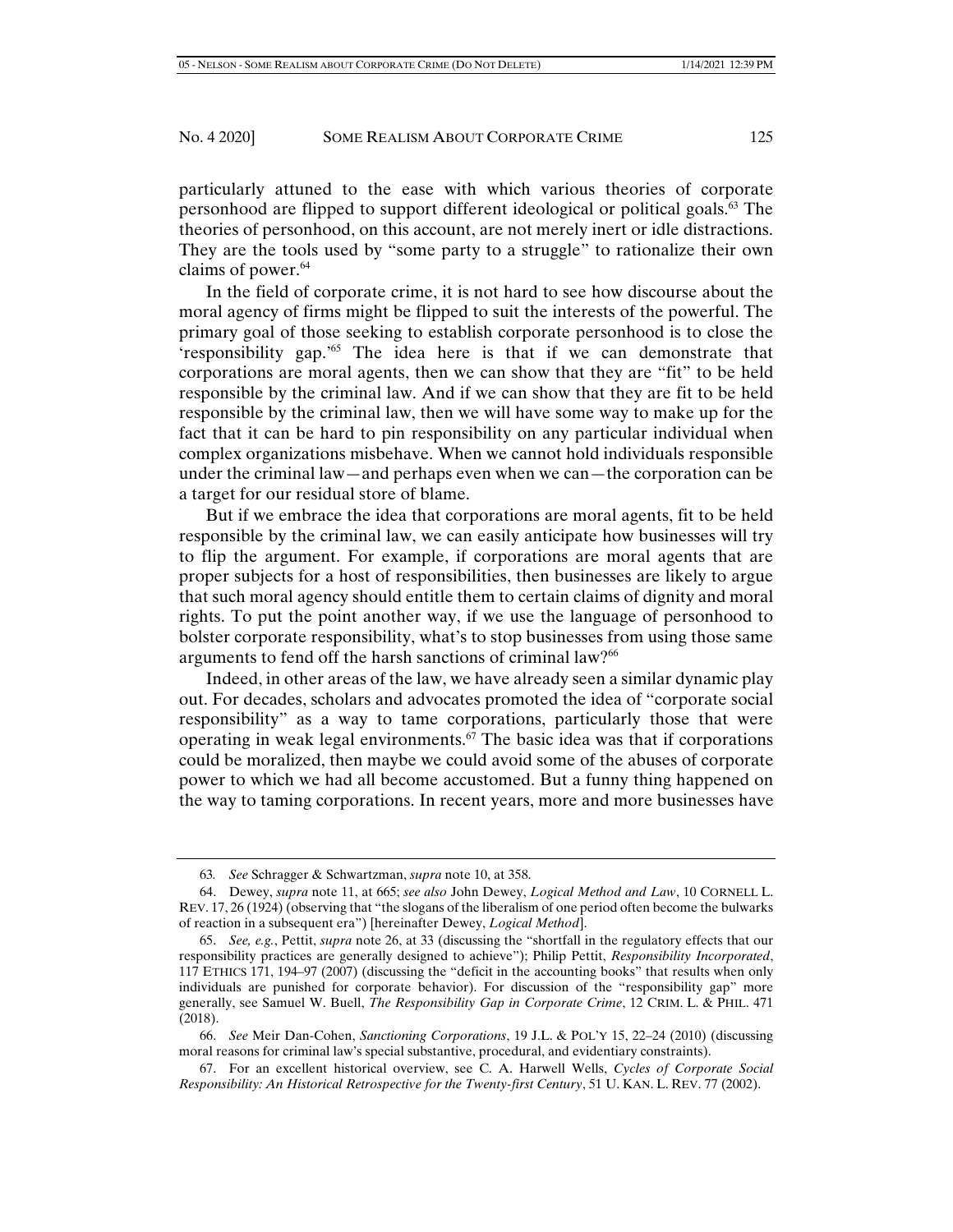come to deploy the language of corporate social responsibility not to hold themselves to a higher standard, but instead to avoid legal regulation.<sup>68</sup>

To take one recent example, in the litigation leading up to *Burwell v. Hobby Lobby*, businesses invoked the idea of corporate social responsibility to avoid legal requirements to provide their employees with health insurance that covers contraceptives.69 The basic structure of the claim went as follows. If businesses can have moral responsibilities, as proponents of corporate social responsibility had long claimed, then they could also have moral rights to exemptions from laws with which they disagree.<sup>70</sup> And perhaps not surprisingly, these arguments proved successful in the Supreme Court. In his majority opinion, for example, Justice Alito observed that if corporations can pursue various socially responsible objectives, then "there is no apparent reason why they may not further religious objectives as well."71 This reasoning, in turn, cleared the way for the Court's ultimate conclusion that for-profit companies can claim religious exemptions from general laws.72

This dynamic of co-optation has a long pedigree. Dating back to the *Lochner*  era, we saw businesses effectively co-opt the liberal principle of freedom of contract and re-direct it to protect their own interests in avoiding commercial regulations.73 More recently, we have observed a very similar dynamic, in which businesses have flipped the freedom of speech protected by the First Amendment from a shield for minority and dissenting voices to a tool for aggrandizing corporate power.<sup>74</sup> In the life of the law, there has been little to stop powerful

72. *Id.* at 719.

 73. *See* J. M. Balkin, *Some Realism about Pluralism: Legal Realist Approaches to the First Amendment*, 1990 DUKE L.J. 375, 383–84 (1990).

 <sup>68.</sup> *See* James D. Nelson & Elizabeth Sepper, Converting Corporate Social Responsibility (unpublished manuscript) (on file with author).

 <sup>69.</sup> For a favorable review of these arguments, see Mark L. Rienzi, *God and the Profits: Is There Religious Liberty for Moneymakers?*, 21 GEO. MASON L. REV. 59 (2013).

 <sup>70.</sup> For other examples of this argumentative strategy, see Brett H. McDonnell, *The Liberal Case for* Hobby Lobby, 57 ARIZ. L. REV. 777, 780 (2015) ("Corporations may be used to pursue moral goals that aim to make the world a better place—an idea that resonates with the (generally left-of-center) corporate social responsibility movement. Where such goals are rooted in religious principles, a corporation may, and should, be able to invoke RFRA protections."); Dylan Scott & Sarah Kliff, *Leaked Regulation: Trump Plans to Roll Back Obamacare Birth Control Mandate*, VOX (May 31, 2017), https:// www.vox.com/policy-and-politics/2017/5/31/15716778/trump-birth-control-regulation [https://perma.cc/ FH6G-5BAH] (discussing leaked draft of proposed Department of Health and Human Services rule, which stated: "Businesses large and small take positions on matters of social justice, community benefit, and ethical concerns beyond profit . . . . [T]herefore, the Departments consider it appropriate to exempt any entity possessing religious beliefs or moral convictions against the coverage required by the Mandate, regardless of its corporate structure or ownership interests.").

 <sup>71.</sup> Burwell v. Hobby Lobby Stores, Inc., 573 U.S. 682, 712 (2014).

 <sup>74.</sup> *See id.* at 384–85; Thomas H. Jackson & John Calvin Jeffries, Jr., *Commercial Speech: Economic Due Process and the First Amendment*, 65 VA. L. REV. 1 (1979); Frederick Schauer, *First Amendment Opportunism*, *in* ETERNALLY VIGILANT: FREE SPEECH IN THE MODERN ERA 175 (Lee C. Bollinger & Geoffrey R. Stone, eds., 2002); Leslie Kendrick, *First Amendment Expansionism*, 56 WM. & MARY L. REV. 1199 (2015); Amanda Shanor, *The New Lochner*, 2016 WIS. L. REV. 133 (2016).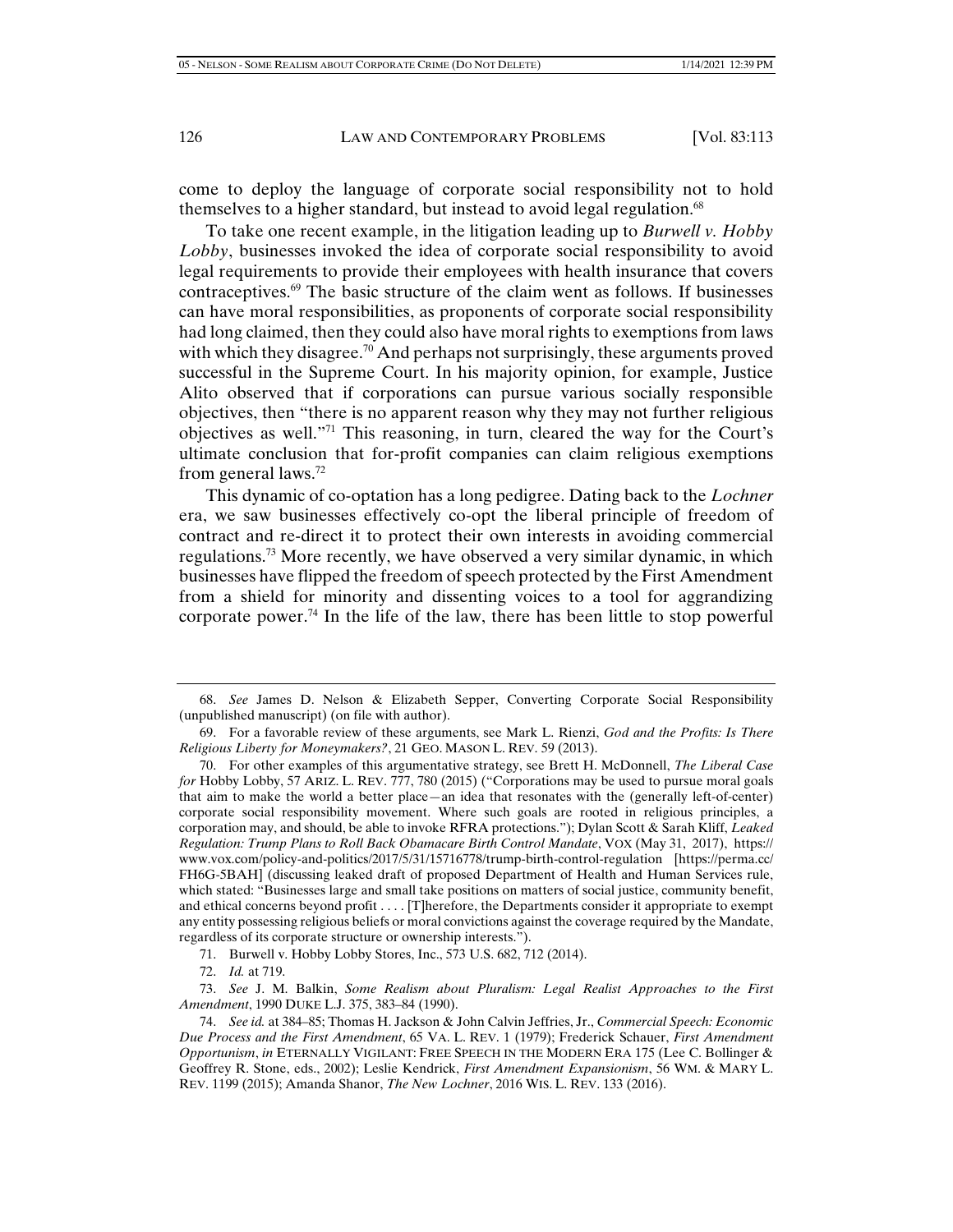forces from appropriating the arguments of their critics and turning them toward their own purposes.

One might object at this point that there is a principled distinction between holding corporations responsible and granting them various moral and legal rights.<sup>75</sup> A proponent of this objection might argue that the same set of moral and political values that supports holding corporations responsible for the harms they cause does not entail rights claims that augment corporate power.<sup>76</sup> Or, in the alternative, one might distinguish the moral agency of firms, which makes them responsive to certain obligations, and the dignity of individual persons, which makes them eligible for criminal law's special constraints and protections.<sup>77</sup>

Both of these arguments are logically sound. But as Oliver Wendell Holmes, Jr. famously observed, "the life of the law has not been logic: it has been experience."78 Perfectly fine logical distinctions—such as those between rights and responsibilities or between agency and dignity—often crumble in the face of politics and power. And if there is one thing that our experience with expanding corporate rights has taught us, we should think twice before we doubt the power of businesses to use any arguments at their disposal to promote their own interests.79

## V

#### REALISM ABOUT REFORM

Reflecting on the last twenty years, it is hard not to despair over the prospects for reform of corporate criminal law. The standard approaches to the problem of corporate crime, including the increasingly technocratic focus on optimal deterrence and the design and refinement of intricate compliance programs, have come to seem insufficient. Frustrated by the failure of these standard approaches, some commentators have begun to entertain more drastic measures. Although these measures differ in their details, they are united around the common belief that there is something rotten with the corporation itself. If we are ever to make any real progress toward eradicating corporate crime, on this view, we need to stop looking at problems with particular corporations and start looking at problems with *the corporation*. 80

 <sup>75.</sup> *See* Walt & Laufer, *supra* note 34, at 274.

 <sup>76.</sup> *See id.*; *see also* LIST & PETTIT, *supra* note 26, at 175–85 (arguing that group agency justifies special responsibilities but not special rights).

 <sup>77.</sup> *See* Dan-Cohen, *supra* note 66, at 44.

 <sup>78.</sup> *See* O.W. HOLMES, JR., THE COMMON LAW 1 (Boston, Little, Brown & Co. 1881).

 <sup>79.</sup> *See generally* KEVIN M. KRUSE, ONE NATION UNDER GOD: HOW CORPORATE AMERICA INVENTED CHRISTIAN AMERICA (2015); ADAM WINKLER,WE THE CORPORATIONS: HOW AMERICAN BUSINESSES WON THEIR CIVIL RIGHTS (2018).

 <sup>80.</sup> *See, e.g.*, Samuel W. Buell, *supra* note 65, at 490 ("The problem is the firm."); SAMUEL W. BUELL, CAPITAL OFFENSES: BUSINESS CRIME AND PUNISHMENT IN AMERICA'S CORPORATE AGE 251 (2016) ("[T]he corporate age has left us with many problems. These include the problem of responsibility—of how to hold one another accountable for harms and wrongs—when they're committed within, and seriously enabled by, large nonhuman institutions that are designed to limit responsibility. The contemporary pattern of corporate crime prosecutions is evidence for the responsibility deficit, not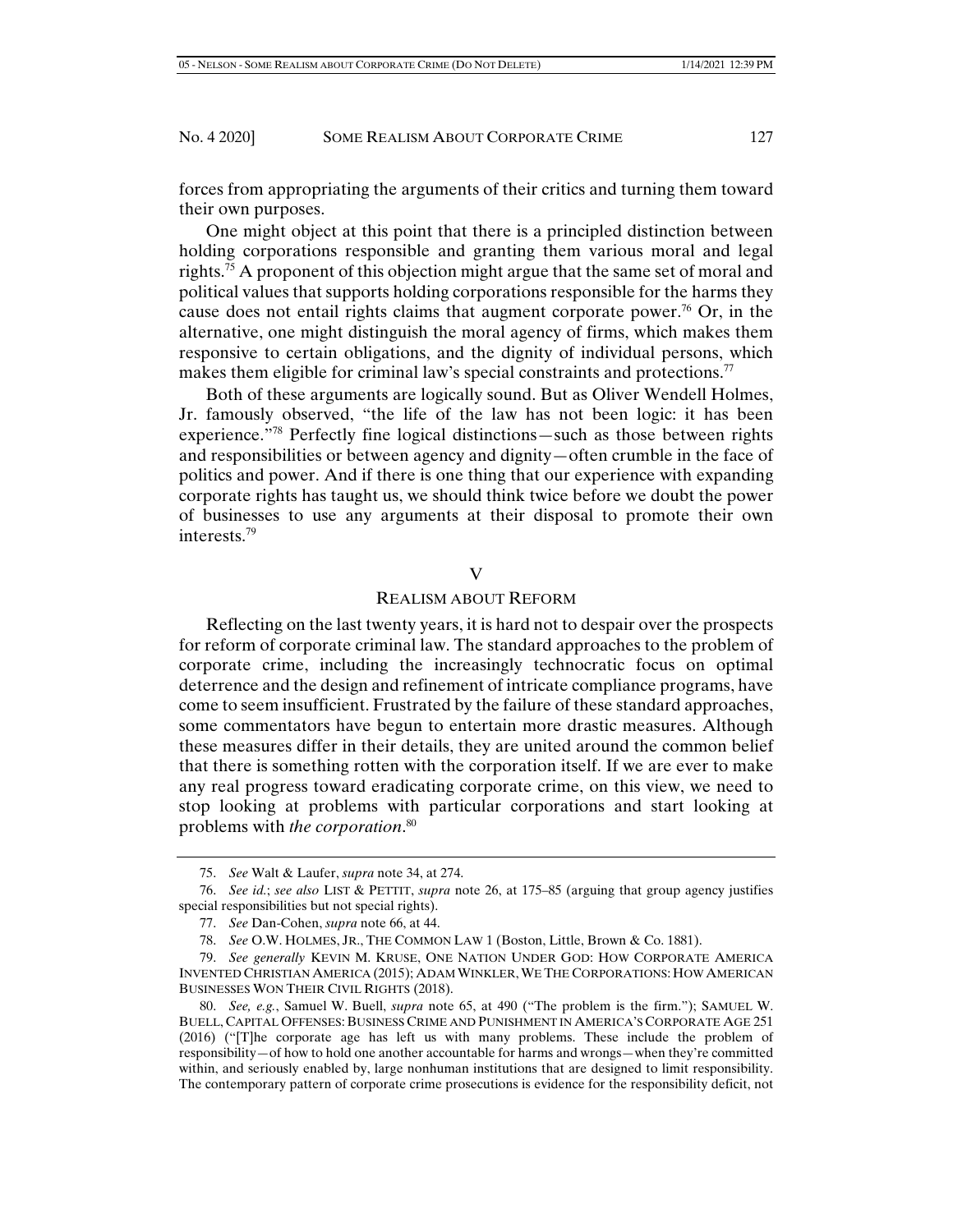Once again, scholars working on issues of corporate rights have faced their own set of calls for drastic reform. As academic and popular dissatisfaction with the rising tide of corporate rights began to grow, particularly in the wake of *Citizens United*, some progressive reformers called for a constitutional amendment declaring that corporations are not entitled to constitutional rights.<sup>81</sup> Such proposals gained wide support, both among grassroots groups and among prominent public figures. For example, Occupy Wall Street made elimination of all corporate constitutional rights a centerpiece of its populist movement.<sup>82</sup> And wholesale elimination of corporate constitutional rights captured the attention and support of several candidates during the 2016 presidential campaign, as well as more than a dozen states and over two hundred members of Congress.<sup>83</sup>

In response, realists about corporate rights have worked to deflate these drastic reforms, calling instead for a more focused inquiry into the practical costs and benefits of particular constitutional rights.<sup>84</sup> To be sure, this inquiry would not seek to deny the real social harms caused by the recent extension of corporate rights. Indeed, realists about corporate rights have offered serious and sustained critiques of the Court's reasoning in *Citizens United* and *Hobby Lobby*. 85 For

its cure."); David Ciepley, *Can Corporations Be Held to the Public Interest, or Even the Law*, 154 J. BUS. ETHICS 1003, 1013–16 (2019) (arguing that to prevent corporate crime, we need to make some fundamental changes to the structure of the modern corporation); STEVE TOMBS & DAVID WHYTE, THE CORPORATE CRIMINAL: WHY CORPORATIONS MUST BE ABOLISHED 173 (2015) ("[T]he key task must be to attack the legal basis upon which corporate power and irresponsibility is constituted—legal personhood, from which follows so many of the features of the corporate form."); *see also* Grietje Baars, *"It's Not Me, It's the Corporation": The Value of Corporate Accountability in the Global Political Economy*, 4 LONDON REV. INT'L L. 127, 127 (2016) ("[S]ometimes the challenge extends beyond the individual corporation to the concept of the corporation *per se* . . . .").

 <sup>81.</sup> *See, e.g.*, *We the People Amendment*, MOVE TO AMEND, https://www.movetoamend.org/ amendment [https://perma.cc/D4RL-AERL] (proposing a constitutional amendment stating, "We, the People of the United States of America, reject the U.S. Supreme Court's *Citizens United* ruling and other related cases, and move to amend our Constitution to firmly establish that money is not speech, and that human beings, not corporations, are persons entitled to constitutional rights"); *The Democracy Amendments*, FREE SPEECH FOR PEOPLE, https://freespeechforpeople.org/democracy-amendments/ [https://perma.cc/Y3S4-HU5T] (expressing support for The People's Rights Amendment, S. 736, 116th Cong. (2019), which declares, in relevant part, that "The words people, person, or citizen as used in [the U.S.] Constitution do not include corporations, limited liability companies or other corporate entities . . . .").

 <sup>82.</sup> *See* WINKLER, *supra* note 79, at 374–76 (describing an Occupy Wall Street resolution proposing that "human beings, not corporations, are persons entitled to constitutional rights, and that the rights of human beings will never again be granted to fictitious entities or property").

 <sup>83.</sup> *See* KENT GREENFIELD, CORPORATIONS ARE PEOPLE TOO (AND THEY SHOULD ACT LIKE IT) 7 (2018).

 <sup>84.</sup> *See, e.g.*, Pollman, *supra* note 10, at 1663. For extended criticism of proposals to amend the constitution to eliminate corporate personhood, see GREENFIELD, *supra* note 83, at 6–26; Kent Greenfield, *In Defense of Corporate Persons*, 30 CONST. COMMENT. 309 (2015). For an argument that logic must be "relative to consequences rather than to antecedents," see Dewey, *Logical Method*, *supra*  note 64, at 26.

 <sup>85.</sup> *See, e.g.*, Elizabeth Pollman, *Constitutionalizing Corporate Law*, 69 VAND. L. REV. 639 (2016) [hereinafter Pollman, *Constitutionalizing Corporate Law*]; Elizabeth Pollman, *Corporate Law and Theory in* Hobby Lobby, *in* THE RISE OF CORPORATE RELIGIOUS LIBERTY 149 (Micah Schwartzman, Chad Flanders & Zoe Robinson, eds., 2016); Schragger & Schwartzman, *supra* note 10.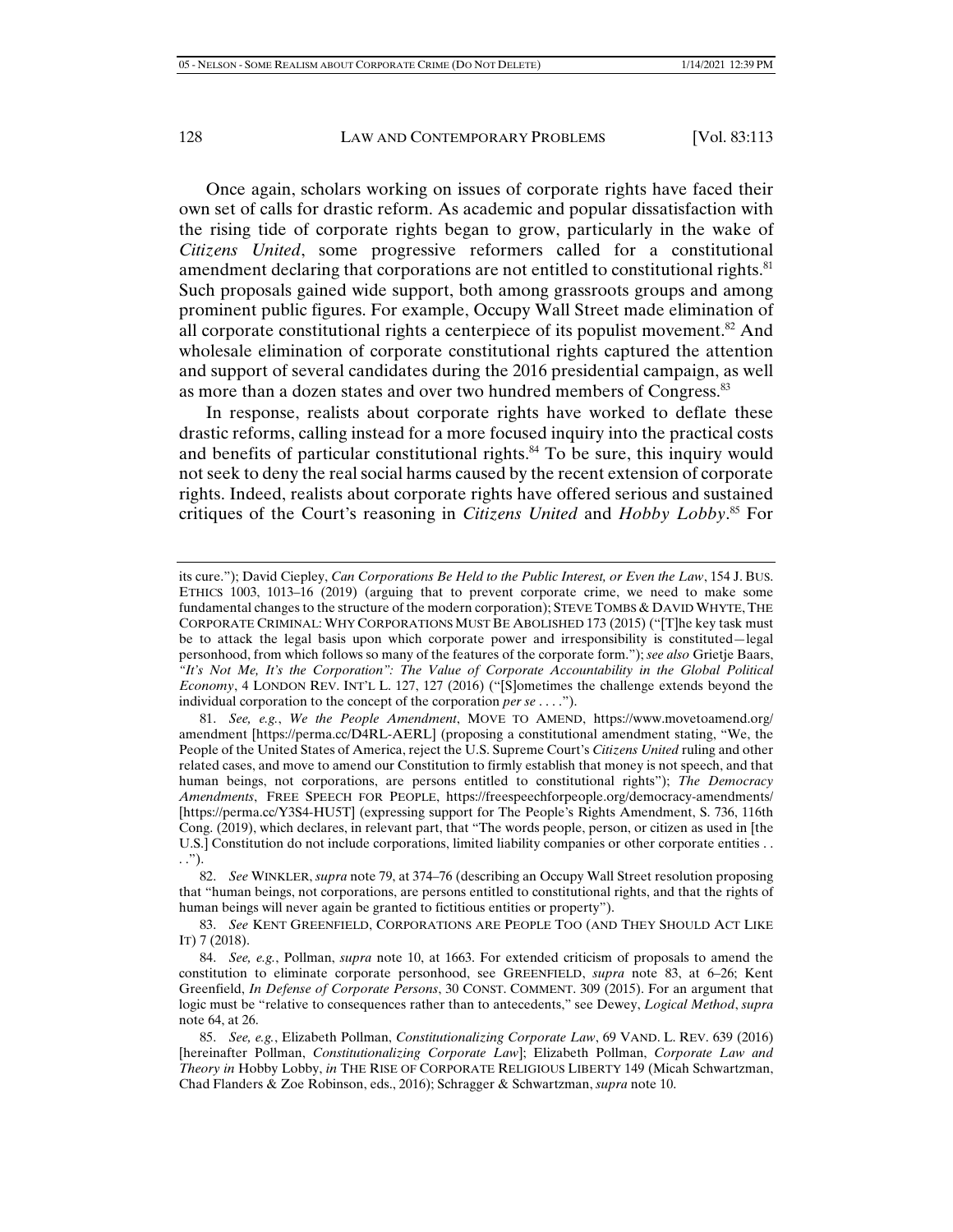example, a number of scholars have shown in great detail how the *Citizens United* Court's casual assumptions about "the procedures of corporate democracy" were radically out of touch with the actual facts on the ground in modern corporations.86 And others have shown that the *Hobby Lobby* Court made unwarranted—and indeed outright false—assumptions about the impact of corporate religious exemptions on the interests of employees.<sup>87</sup>

But while recognizing the serious costs of their expansion, realists about corporate rights have remained sensitive to their benefits.<sup>88</sup> Chief among those benefits is the corporation's right to own property in its own name, separate and distinct from the property owned by individual shareholders.89 If corporations were to be stripped of property rights, as some reformers appear to prefer, then we would lose much of what makes the corporate form such an efficient structure for large-scale economic projects. Whatever one thinks about the costs of corporate free speech and religious liberty rights, any sober analysis would need to consider the downsides accompanying wholesale revocation of corporate rights.

In the remainder of this Part, I suggest that those who propose to reform the corporate structure in the name of reducing corporate crime should remain similarly attentive to the corporation's benefits. To be clear, I do not mean to suggest that reformers are wrong about the ways in which the corporate structure contributes to corporate crime. Indeed, much as it seems plain that there are serious costs that have come with the expansion of corporate rights to free speech and religious liberty, there are also real costs of maintaining a legal form that has been the incubator of so much criminal behavior. Instead, I wish to make the more modest point that promoting social wealth through an efficient corporate governance system is also part of our political morality, and that we ought to have a more fulsome account of the corporate structure's core benefits before we go down the path of drastic reform.<sup>90</sup>

Take, for example, the provocative proposal that we abolish the corporate form.<sup>91</sup> The motivation behind this proposal seems to be the sense that the very idea of the corporation as a separate entity is misbegotten. We have erected new legal beings, on this account, capable of amassing huge resources and deploying them in their own interests. But by breathing life into these new beings, it is said

 <sup>86.</sup> *See, e.g.*, Pollman, *Constitutionalizing Corporate Law*, *supra* note 85; Bebchuk & Jackson, *Shining Light*, *supra* note 43.

 <sup>87.</sup> *See* Nelson Tebbe, Richard Schragger & Micah Schwartzman, Hobby Lobby*'s Bitter Anniversary*, BALKINIZATION (June 30, 2015), https://balkin.blogspot.com/2015/06/hobby-lobbys-bitteranniversary.html [https://perma.cc/5A52-FKWJ] (disputing the *Hobby Lobby* Court's claim that thirdparty costs of a corporate religious exemption would be "precisely zero").

 <sup>88.</sup> *See, e.g.*, Pollman, *supra* note 10, at 1663.

 <sup>89.</sup> *See* Henry Hansmann & Reinier Kraakman, *The Essential Role of Organizational Law*, 110 YALE L.J. 387 (2000).

 <sup>90.</sup> For an account of corporate separation's moral benefits, see James D. Nelson, The Morality of Corporate Separation (unpublished manuscript) (on file with author).

 <sup>91.</sup> *See* TOMBS & WHYTE, *supra* note 80.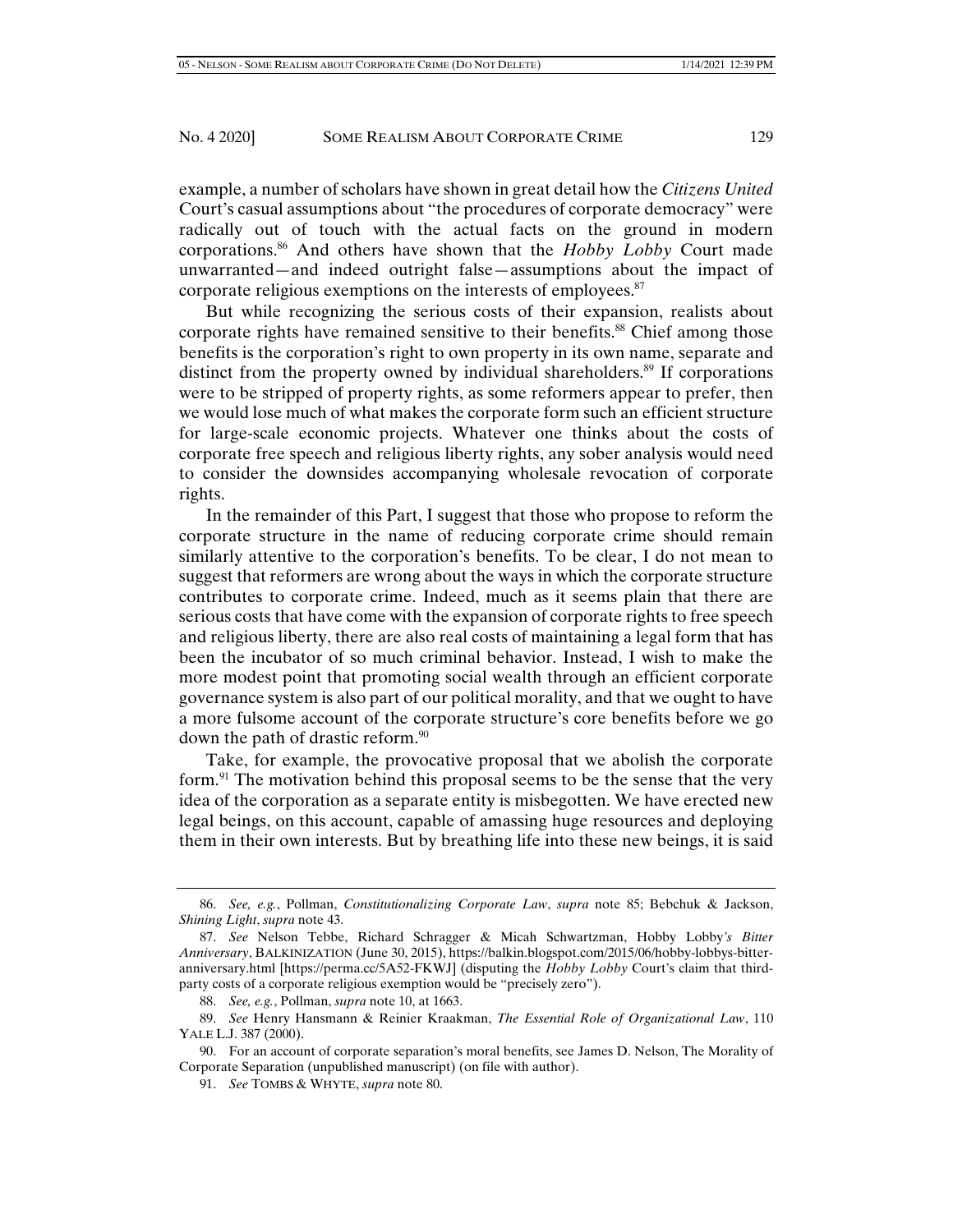that we have created monsters that we are no longer able to control. The tweaks and refinements we have tried over the years, including those in the criminal law, cannot save us from these monsters. We need to pull the plug on our own creations.92

To carry the day, however, this reform proposal would need to contend with the "essential" contributions of corporate separateness to modern economic life.93 The most important feature of the corporate form is that it creates a distinct pool of assets that is owned by the firm itself and separates those assets from shareholders' personal property.<sup>94</sup> Corporate separateness, in turn, carries considerable economic benefits. To begin with, it allows firms to use their own assets to bond contracts—that is, firms can pledge their own assets to business creditors in assurance that they will satisfy their obligations.<sup>95</sup> In doing so, it subordinates the claims of shareholders' personal creditors, which means that business creditors need not concern themselves with the personal finances of a numerous—and constantly shifting—group of equity investors.<sup>96</sup> To properly assess the terms on which to extend credit, a creditor can instead rely on information about the assets owned by the business itself. Creditors are likely to find it much cheaper to monitor these assets, given that they will be more clearly delineated and they will be more familiar to creditors. Lowering the cost of creditor monitoring, in turn, will allow firms to obtain credit on more favorable terms and expand their ability to pursue socially valuable projects. $\frac{97}{2}$ 

A second economic benefit of corporate separateness is that it prevents shareholders—or their personal creditors—from prematurely liquidating firm assets.98 In the typical case, the value of a firm is greater as an ongoing business than it would be if all its assets were liquidated. But this "going concern" value would be in danger if shareholders or their personal creditors had the power to suck money out of the firm at will. Such power would not only destroy firm value in instances where shareholders actually exercise liquidation authority, but also in cases where shareholders leverage the mere threat of liquidation to extract private benefits. By blocking this threat of liquidation, corporate separateness makes it much more difficult for investors or their creditors to engage in such value-destroying practices.<sup>99</sup>

 <sup>92.</sup> *See, e.g.*, *id.*; *see also* MARY W. SHELLEY, FRANKENSTEIN; OR, THE MODERN PROMETHEUS (1818). For a recent critique of corporate demonization, see William S. Laufer & Matthew Caulfield, *Wall Street and Progressivism*, 37 YALE J. ON REG. BULL. 36 (2020).

 <sup>93.</sup> *See* Hansmann & Kraakman, *supra* note 89 (providing the leading account).

 <sup>94.</sup> This form of separateness is particularly important, given that it could not feasibly be accomplished by contractual means alone. *See id.* 

 <sup>95.</sup> *See id.* at 392.

 <sup>96.</sup> *See id.*

 <sup>97.</sup> *See* Henry Hansmann, Reinier Kraakman & Richard Squire, *Law and the Rise of the Firm*, 119 HARV. L. REV. 1335, 1343–50 (2006).

 <sup>98.</sup> *See* Hansmann & Kraakman, *supra* note 89, at 402.

 <sup>99.</sup> *See id.* at 403; Hansmann et al., *supra* note 97, at 1348; *see also* Margaret M. Blair, *Locking in Capital: What Corporate Law Achieved for Business Organizers in the Nineteenth Century*, 51 UCLA L.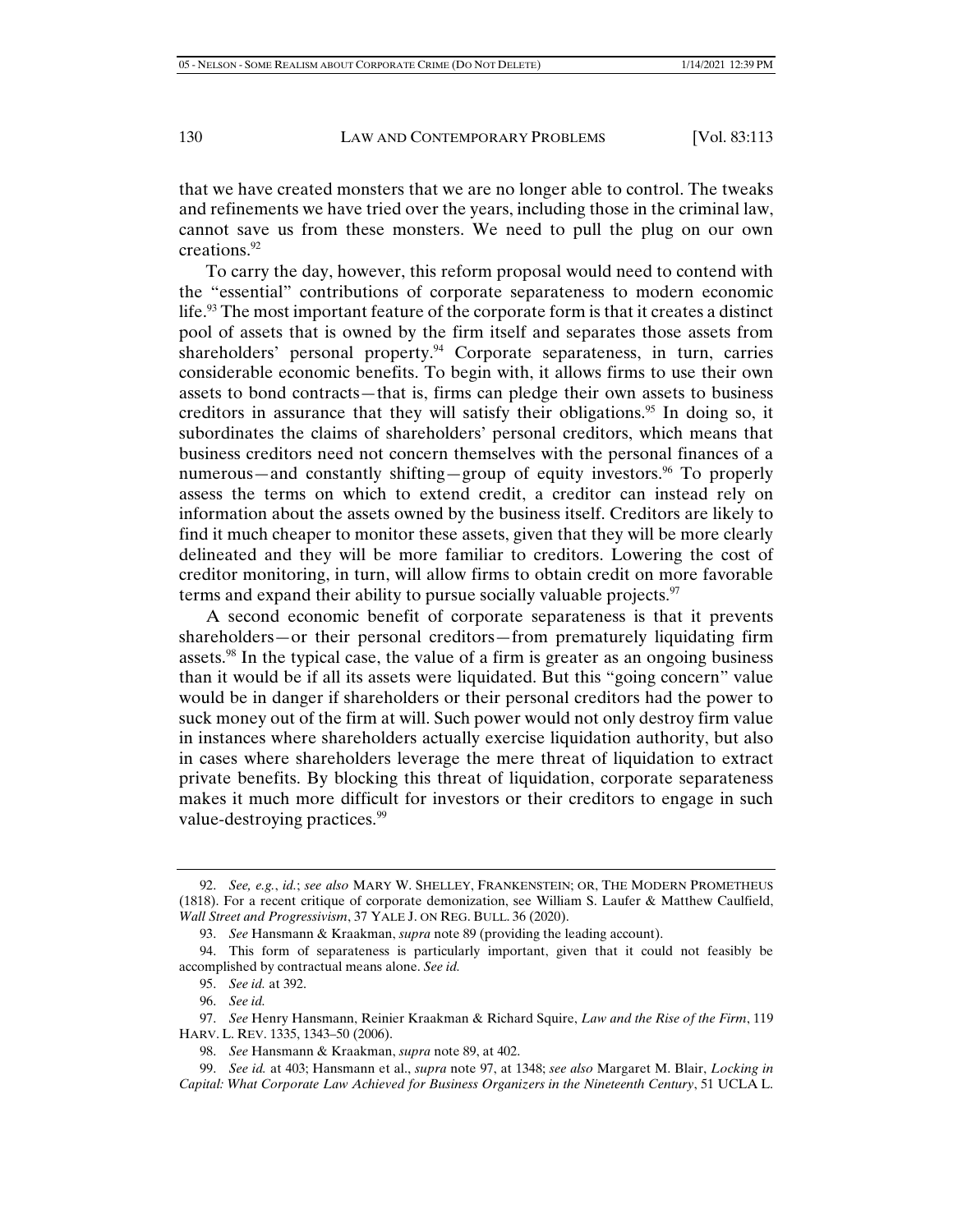Finally, when a firm owns its own assets and can use those assets to bond contracts with firm creditors, shareholders do not have to concern themselves with the personal finances of other shareholders.<sup>100</sup> That is, the terms that a business is able to obtain from its creditors are determined by the assets owned by the firm itself, and they do not turn on the personal finances of individual investors.101 If things were otherwise, a firm's cost of capital would depend on the creditworthiness of individual investors, and those investors would then need to monitor each other so that personal finances do not infect the firm's own financial position. Such monitoring costs—multiplied over each firm in which a shareholder invests—would make it more expensive for shareholders to diversify their investments. And it would also impair the tradability of corporate shares, given that transfers among differently situated investors would affect the value of the firm itself.<sup>102</sup>

This rehearsal of economic benefits is not meant to be dispositive on questions of corporate reform. Instead, the point of detailing some of the corporate form's attractive economic features is to urge a full accounting of both the costs and the benefits of the corporate structure. The realists' plea here, in turn, is not that we come to any particular conclusion about how these costs and benefits stack up against each other. It is simply that the benefits of corporate separateness must be considered alongside its costs when contemplating drastic corporate reforms. To return to the theme of this Article, in other words, the "facts and relations" that we care about when it comes to thinking through how the law should treat corporations include the many ways in which the corporate form promotes economic efficiency and social wealth.

## VI

#### **CONCLUSION**

There are some striking parallels between the resurgence of debates about the nature of corporations among corporate rights scholars and renewed interest in similar questions within criminal law. In the wake of *Citizens United* and *Hobby Lobby*, questions of corporate personhood took center stage in conversations about what kinds of rights corporations should be able to claim. Following the methodology recommended by John Dewey in the early twentieth century, a small group of scholars revived the realist approach to problems of corporate rights. Realists about corporate rights have emphasized the indeterminacy of theories of corporate personality. They have recommended an empirically informed, social scientific approach to understanding how

REV. 387 (2003) (arguing that the ability to lock in capital in the corporate form contributed to the rise of the business corporation in the Nineteenth Century).

 <sup>100.</sup> *See* Hansmann et al., *supra* note 97, at 1348–50.

 <sup>101.</sup> *See id.* at 1350. *But see* Douglas G. Baird & Edward R. Morrison, *Serial Entrepreneurs and Small Business Bankruptcies*, 105 COLUM. L. REV. 2310, 2368 (2005) (finding that small-business owners had personally guaranteed the corporation's debt in 56% of bankruptcy cases in their data set).

 <sup>102.</sup> *See* Hansmann et al., *supra* note 97, at 1350.